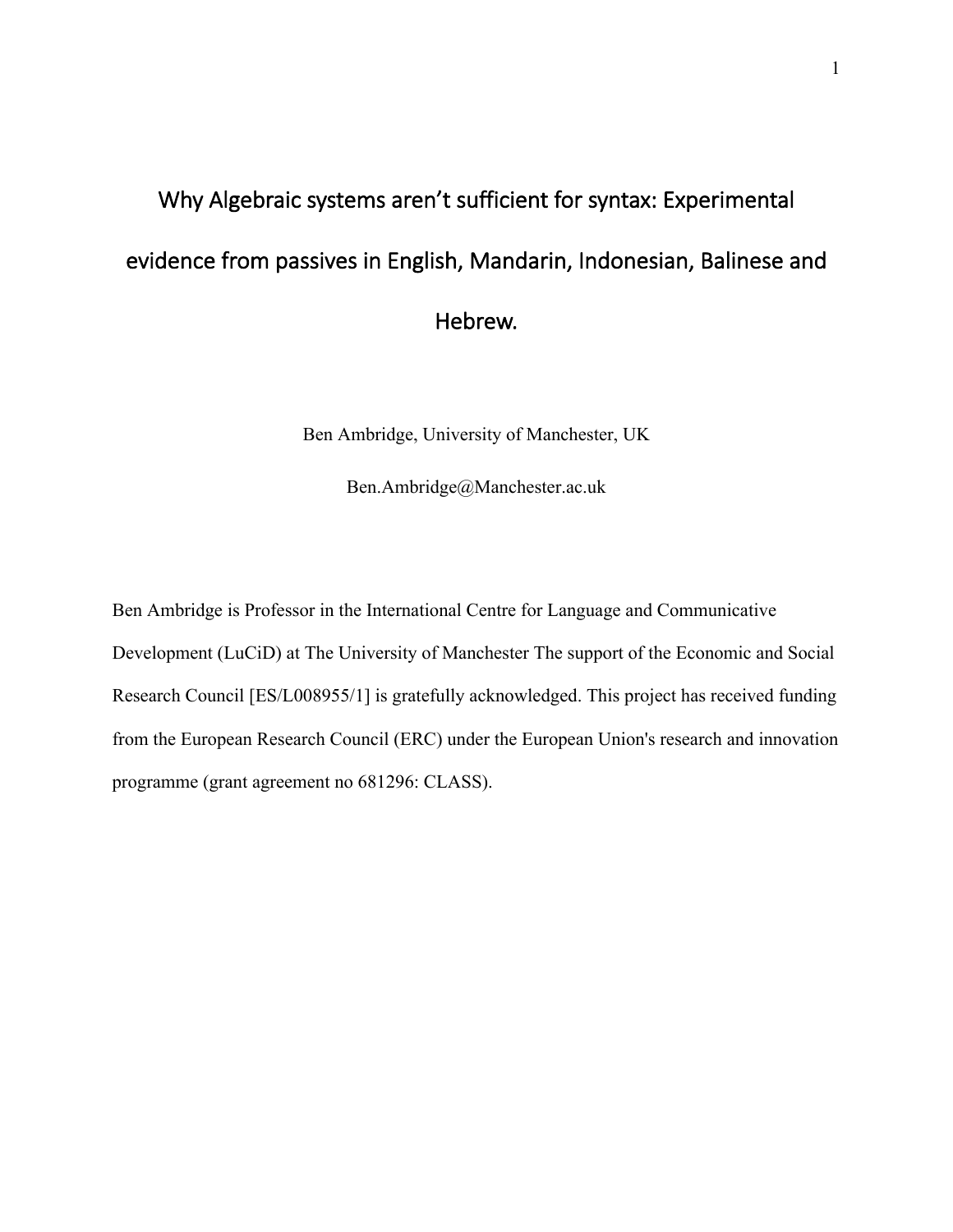#### **Why Passives?**

If ever there was a construction that seems particularly well suited to algebraic approaches to language, it is the passive. Even the hackiest programmer could, in a matter of minutes, bash out some code to automatically generate a sentence like *Bob was kicked by Wendy* from the corresponding active *Wendy kicked Bob* (as in the heyday of transformational approaches), or from the VP *kicked Bob*, adding *by Wendy* as an adjunct (as under minimalist approaches). The algorithm is so simple that when I need to generate passive sentences for my experiments, I do so automatically with an Excel spreadsheet. And provided it's furnished with a list of passive participles (e.g., it's *eaten*, not *ate*), this single-line formula *almost never* fails to generate wellformed English passives. The same is true for passives in – to pick just the languages I happen to have worked on – Indonesian, Mandarin, Balinese and Hebrew.

But appearances can be deceptive. In this chapter I will summarize evidence that, for all of these languages, algebraic rules that operate without reference to the semantics of the construction cannot explain the patterns we see in passive experiments with flesh-and-blood speakers.

Why not? Remember I said that my single-line Excel formula *almost* never fails to generate well-formed passives. Well, those occasional failures hold the key:

This tent sleeps three people  $\rightarrow$  \*Three people are slept by this tent. Homer resembled Grandpa  $\rightarrow$  \*Grandpa was resembled by Homer.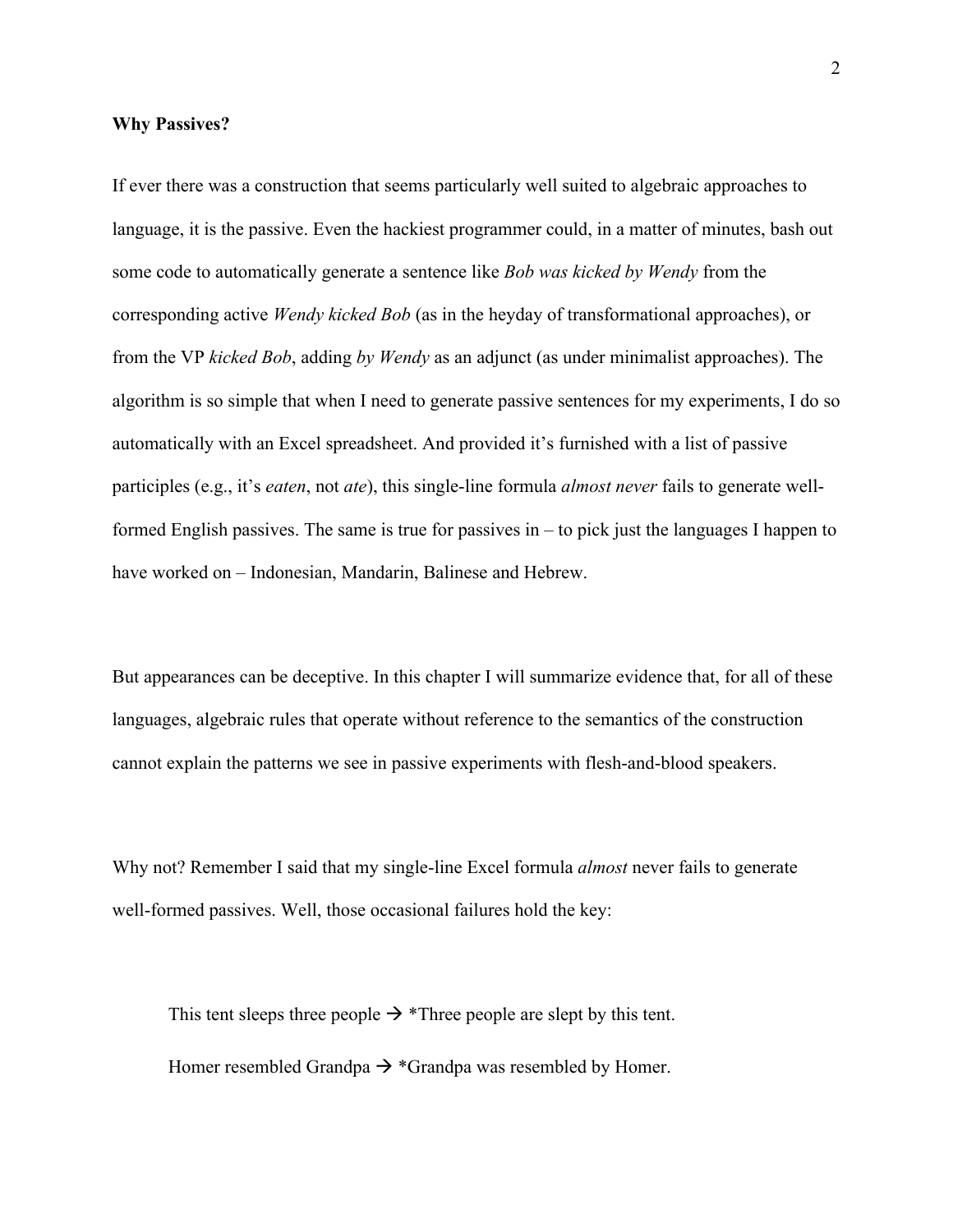The leak dribbled water  $\rightarrow$  \*Water was dribbled by the leak.

The house has four windows  $\rightarrow$  \*Four windows are had by the house.

Now, before you try and tell me that some of these passives aren't *that* bad, I asked people to rate them in an acceptability judgment study, and they all scored well below the midpoint of the scale (Ambridge, Bidgood, Pine, Rowland & Freudenthal, 2016). What went wrong with my trusty spreadsheet? Well unbeknown to Excel, these passives fall foul of a semantic constraint on the passive that was – building on the work of many others of course – neatly summarized by a pre-pop-sci-era Steven Pinker:

[B] (mapped onto the surface subject [of a passive]) is in a state or circumstance characterized by [A] (mapped onto the *by*-object or an understood argument) having acted upon it. Pinker, Lebeaux and Frost (1987: 249; see also Pinker, 1989)

The passive examples above are bad, because they don't satisfy what I will call this "affectedness" constraint. If *Bob was kicked by Wendy*, it's fair to say that he is in a state or circumstance (probably quite a painful one) characterized by *Wendy* having acted upon him. But there is no sense in which *four windows* or *three people* are in a state or circumstance caused by *the house* or *this tent* having acted upon them.

"No problem", you might say, "we can just give the algorithm a list of these very rare exception verbs (there are probably less than 50 in the entire English language, at least based on Pinker,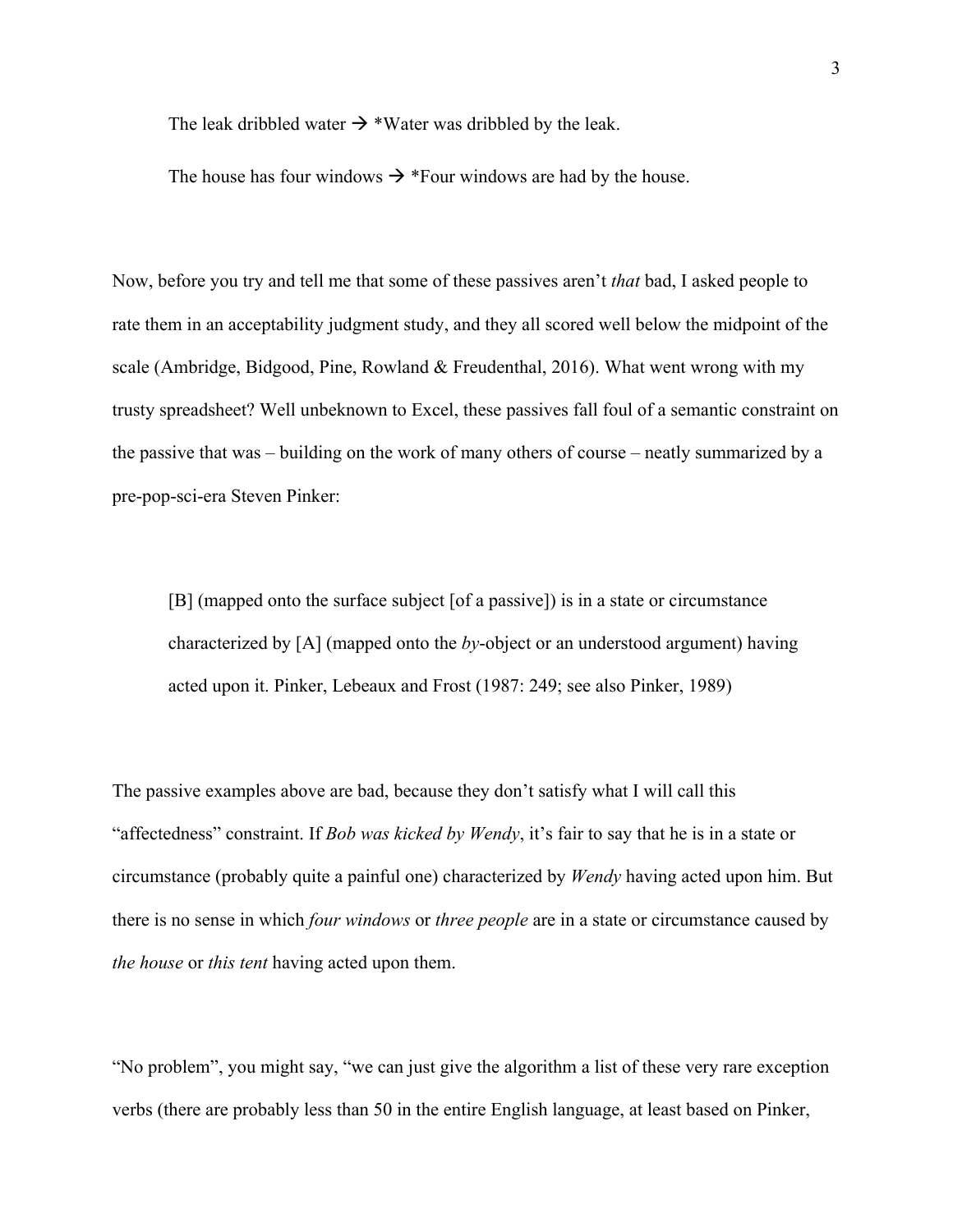1989) and go home". The problem is, the same *affectedness* constraint that rules out these rather extreme examples predicts participants' performance with – in a binary sense – "well formed" passives, across production, priming, comprehension and judgment tasks. We certainly *can* say, for example, *Bob was seen by Wendy*. But, compared to *Bob was hit by Wendy*, we are less likely to say it (production), to be syntactically primed by it (priming), to rapidly select a matching picture or animation (comprehension) or to give it a high acceptability rating (judgment). Unless, that is, the sentence is presented in a context in which Bob *is* highly affected by being seen by Wendy (e.g., Bob was trying very hard to avoid Wendy, because he owed her a huge amount of money he couldn't pay back. Then…).

Before we take a look at this evidence, let's clear up a couple of potential objections. First, am I straw-manning here: Does anyone actually propose "algebraic" rules of passive formation with no role for semantics? Ladies and gentlemen, I give you Noam Chomsky (1993: 4)

Constructions such as…[the] passive remain only as taxonomic artifacts, collections of phenomena explained through the interaction of the principles of UG, with the values of the parameters fixed.

OK, so Chomsky doesn't explicitly mention semantics here. But he's going even further: He's ruling out *any* special rules or processes that apply to the passive altogether – whether semanticsbased or otherwise. Similarly, other Chomskyan approaches to the passive (e.g., Boeckx, 1998; Collins, 2005; Carnie, 2007), while not specifically *ruling out* semantic factors, propose detailed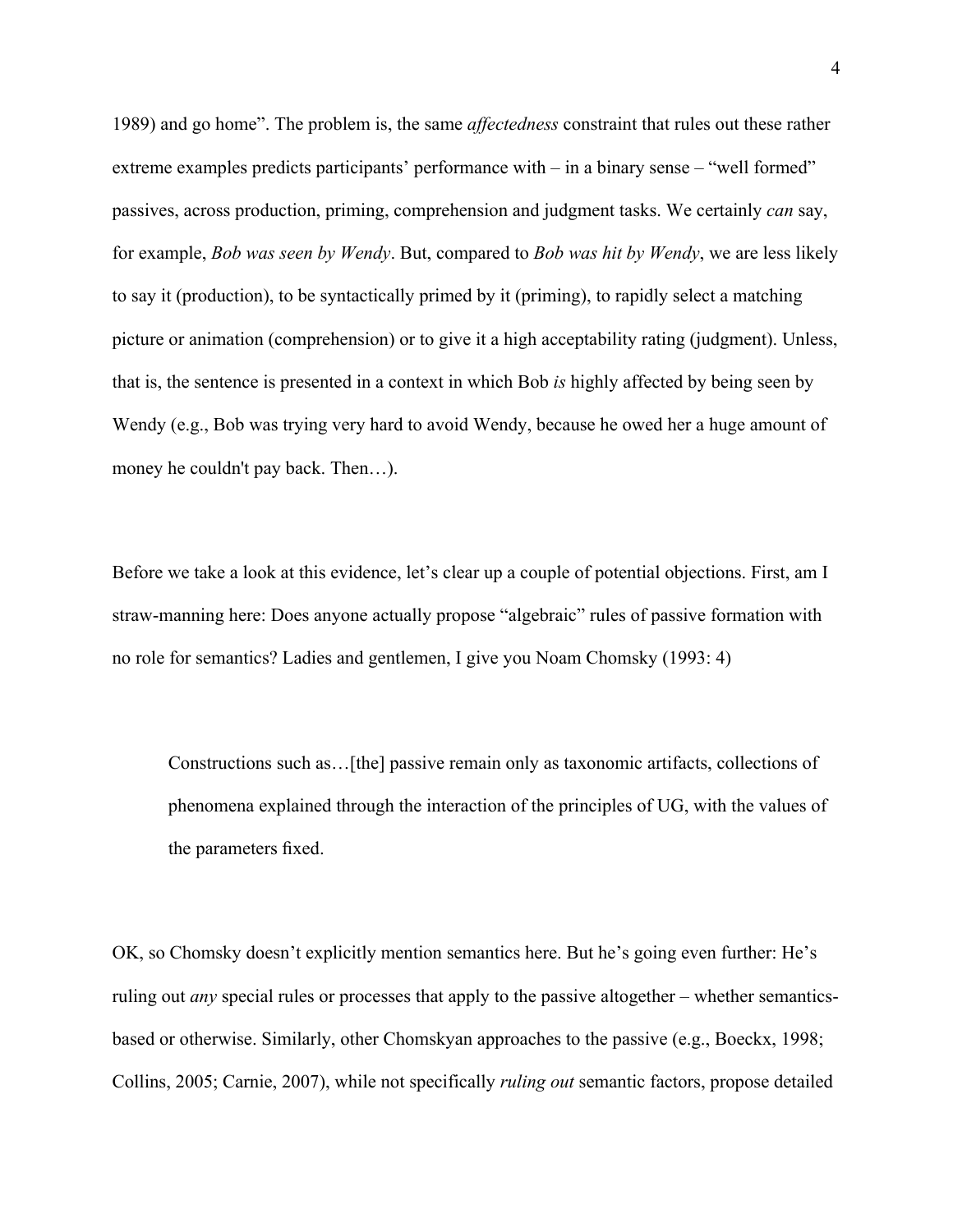rules and procedures for passive formation that make no mention of them.

At least one (non-Chomskyan) approach goes further, explicitly positing that syntax consists of a single "level of representation [that] includes syntactic category information but not semantic information (e.g., thematic roles) or lexical content" (Branigan & Pickering, 2017: 8). Or, to put it even more starkly, "syntactic representations do not contain semantic information" (Branigan & Pickering, 2017: 8). Are they talking about passives here? Definitely. When they say that "Like adults, 3- and 4-year-olds appear to have abstract syntactic representations that are not specified for lexical or thematic content" (p.16), two of the four studies they cite as evidence are studies of the passive (Bencini & Valian, 2008; Messenger et al., 2012).

On to the second possible objection: Why does a sematic constraint rule out an algebraic rule? Why can't we have both: an algebraic passive rule with a semantic constraint sitting on top; perhaps somewhere outside of syntax, such as in the discourse-pragmatics system, or as a phenomenon of performance rather than competence? In all fairness, yes, if this is your preferred option, the data I'm about to summarize don't rule it out (though it's difficult to imagine what possible data *could* rule it out). What I *will* argue (in the rather-pretentiously-titled "Denouement" section) is that we should prefer an account which explains all of the relevant phenomena in a single mechanism without the need for various add-ons (your mileage – as the Americans say – may vary). What we need, I will argue, is an account under which this probabilistic affectedness constraint emerges in speakers' grammars, as a result of hearing thousands of passives with exactly that type of meaning. I will try to sketch such an account at the end of this chapter. First, here's the evidence that motivates it.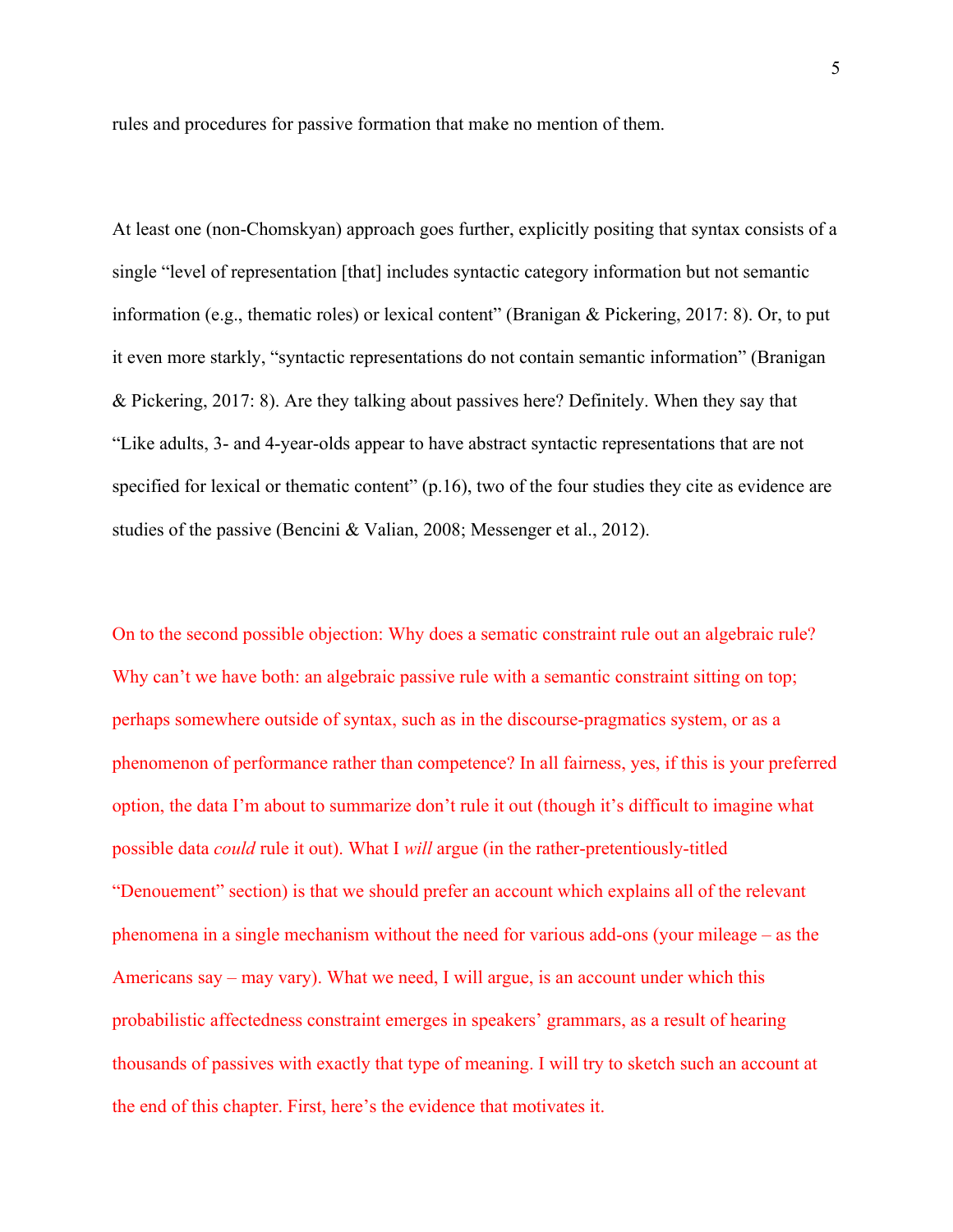#### **Act I: Early studies with children**

Our story starts with a pair of studies conducted in the 1980s. Maratsos, Fox, Becker and Chalkley (1985) presented children with passive sentences (e.g., *Superman was held by Batman*) and asked them verbally "Who did it"  $or - in$  separate experiments – to choose the correct picture from a pair (e.g., Batman holding Superman; Superman holding Batman). The manipulation of interest was the type of verb: Four verbs – *find, hold, wash* and *shake –* were "physical action verbs" (p.170); or, as they later came to be known in the passives literature, AGENT-PATIENT verbs. Eight verbs – *remember, forget, know, like, miss, see, hear*, and *watch* – were "mental state verbs" (p.170); later called EXPERIENCER-THEME verbs. Although Pinker et al (1987) was still a couple of years away, Maratsos et al (1985) clearly had a similar kind of semantic constraint in mind (which they date to Bever, 1970 and Jackendoff, 1972): The actional (AGENT-PATIENT) type verbs all describe events where the PATIENT is clearly affected (i.e., "in a state or circumstance characterized by…the *by*-object having acted upon it") in some way (e.g., *Superman was found / held / washed / shaken by Batman*). This is not the case for the mental-state (EXPERIENCER-THEME) verbs (e.g., *Superman was remembered, forgotten, known, liked, missed, seen, heard, watched by Batman*).

So, what happened? Exactly as predicted by a semantic affectedness constraint, children were worse with the mental-state passives than the actional passives. Like, *much* worse: In the "Whodunnit?" study, 4-5 year-olds scored 40% on mental-state passives and 67% on actional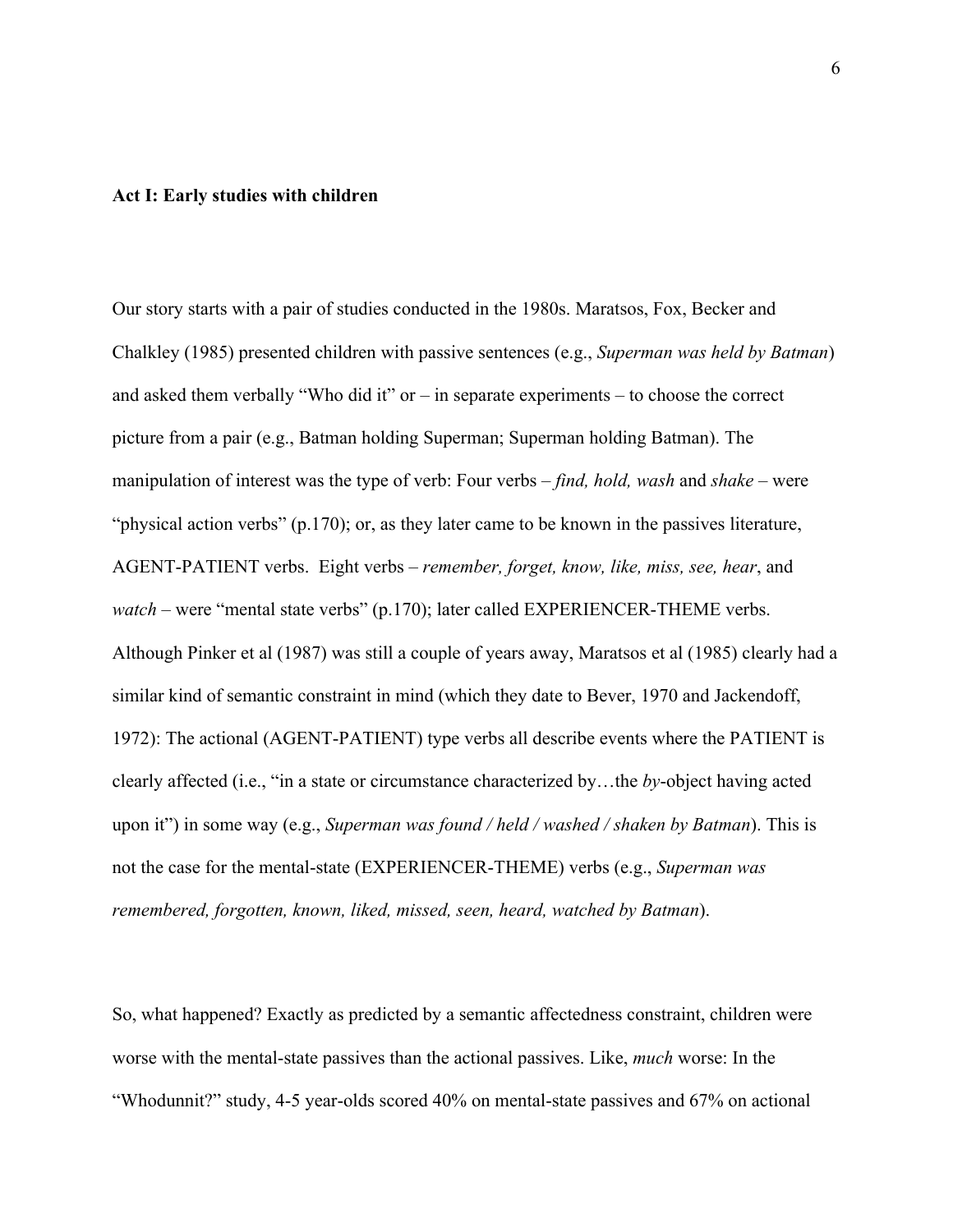passives. And crucially, the deficit for mental-state verbs was specific to passives. Children were also given active sentences as a control, and scored 89% and 91% for mental-state and actional actives respectively. The contrast in the picture-choice study was even more stark: 4-year-olds scored just 34% on mental-state passives, but 85% on actional passives (92% and 97% on actives). Importantly from our perspective, this mental-state-passives deficit was still evident for 7- and even 9-year-olds, at least numerically (the statistical analyses are reported a bit haphazardly, at least by modern standards). Meanwhile in New York, Sudhalter and Braine (1985) were conducting essentially the same "Whodunnit?" study as Maratsos' Minnesota-based team, with essentially the same results.

In both cases – although, of course, I'm speaking with the benefit of hindsight – these studies' authors don't quite join the dots. On the one hand, both groups are clearly aware that certain passives (e.g., *\*John was fit by the new suit*) are unacceptable in the adult grammar, and that there's "considerable semantic predictability" with regard to which (Maratsos et al, 1985: 168). On the other hand, both can't quite shake off the idea that the semantic constraint they find in their studies is a quirk – a deficit even – of *children's* grammars; one that is long-gone by adulthood. For example, Sudhalter and Braine (1985) suggest that "*by* is understood as signaling Actor before it is understood as signaling Experiencer" (p.469), while Maratsos et al (1985: 189) discuss how the passive "extends its semantic range after the period of initial restriction".

So let me join the dots for them: The *same* – as near as dammit – semantic constraint on the passive is present in the heads of adults and 4-year-olds. The constraint *seems* to go away, because adults and older children are very good at "Whodunnit?" and picture-matching tasks,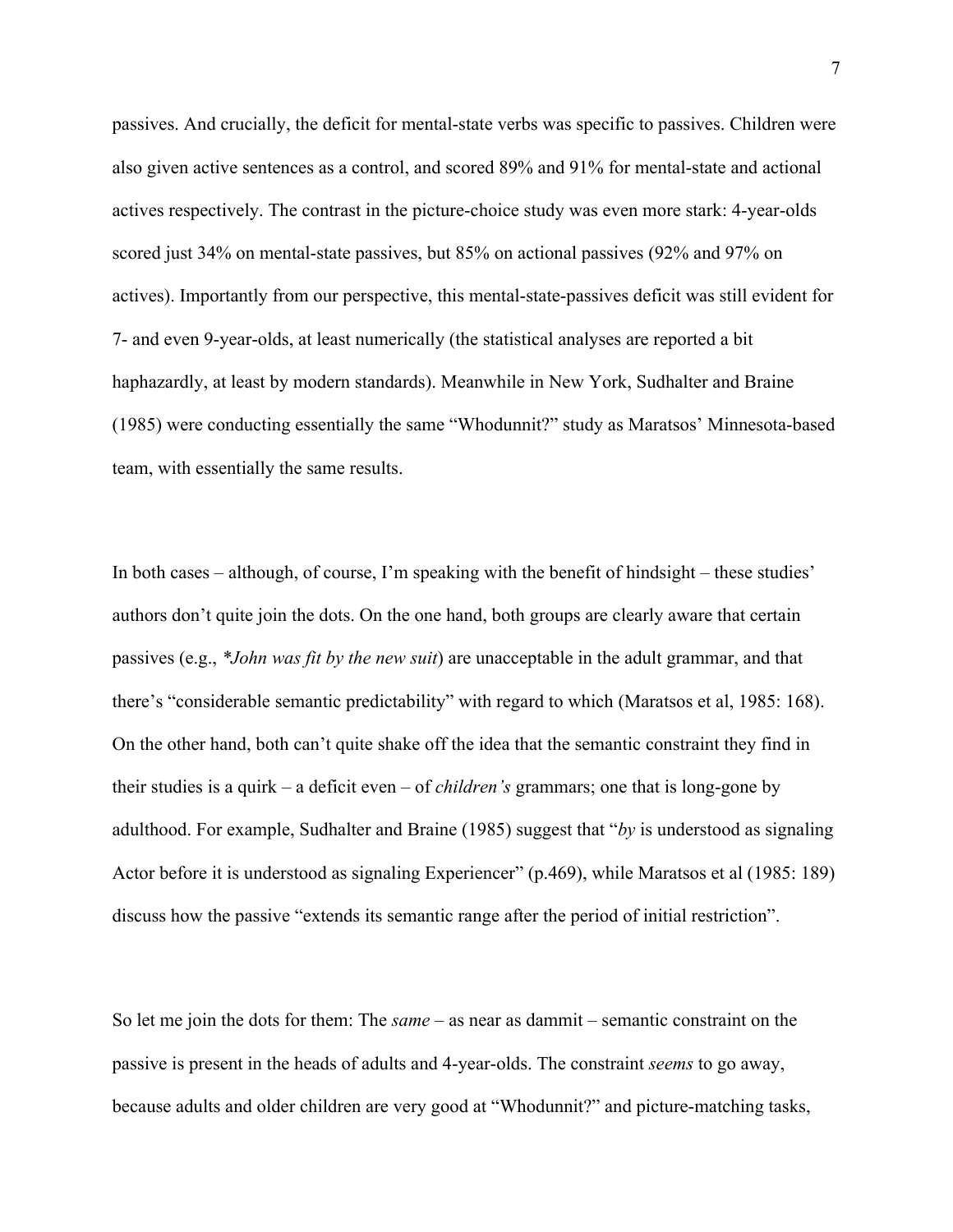and so show ceiling performance *even if the sentences are slightly weird and unnatural* (e.g., *Superman was missed by Batman*). But, as we will see in a minute, if you use a more sensitive task, even adults show a certain disfluency with – and dislike of – these mentalstate/EXPERIENCER-THEME type passives, which are inconsistent with the *affectedness* constraint on the passive construction.

## **Act II: Passive semantics in peril (eventually)**

Although they didn't know it yet, Maratsos and his Minnesota colleagues had strong evidence for a semantic constraint on adult passives. But on the other side of Lake Michigan, trouble was brewing for this hypothesis. Bock and Loebell (1990) presented Michigan State University students with Passive "prime" sentences (e.g., *The construction worker was hit by the bulldozer*), along with suitable pictures, and then asked them to describe pictures of their own. They found that participants produced significantly more passives (e.g., *The 747 was alerted by the airport's control tower*) in this condition than in a control condition with active "prime" sentences (e.g., *The construction worker drove the bulldozer*).

OK, but how is this evidence against a semantic constraint on the passive? It isn't – That evidence comes from a third condition, which used locative "prime" sentences (e.g., *The construction worker was digging by the bulldozer*). The key here is that locative sentences are not, by any stretch of the imagination, passive sentences (they're active intransitives [*The construction worker was digging…*] with a prepositional phrase expressing the location [*…by the*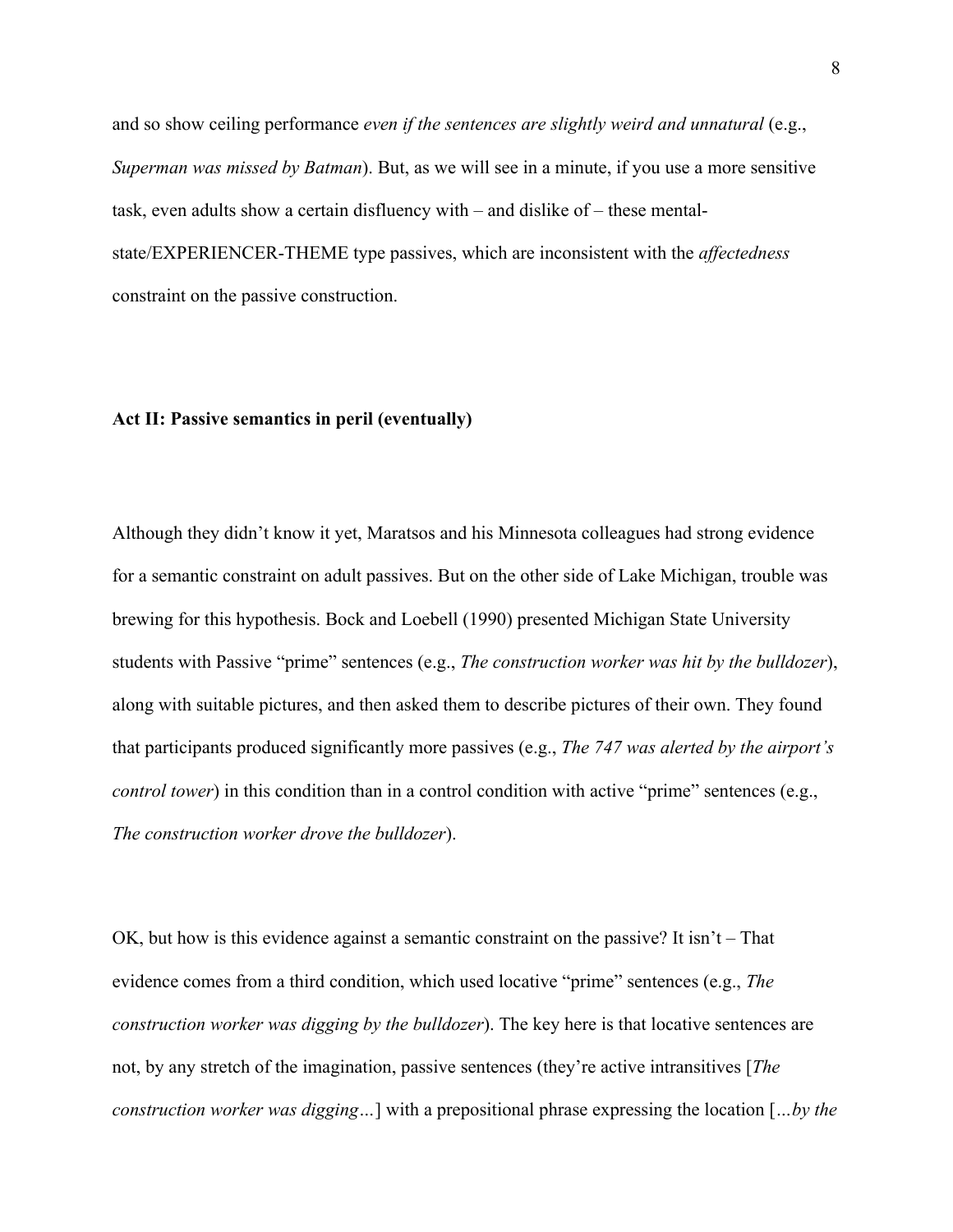*bulldozer*]). All that they share with passives is a very abstract grammatical structure. Exactly what grammatical structure that is depends on your theory of grammar, but essentially it's along the lines of: [S[NP *The something*] [AUXP[AUX *was*] [VP[V *Verbing*] [PP [P *by*] [NP *The something*]]]]. Now, what Bock and Loebell showed was that these locative primes were *just as effective* at priming participants to produce passive sentences as were genuine bona-fide passive primes. This is very bad news for the idea of semantic affectedness constraint on the passive. Why? Well, suppose this constraint takes the form of a semantic prototype construction; something, very roughly speaking, like *[HIGHLY AFFECTED PATIENT] was [ACTIONed] by [HIGHLY AFFECTING AGENT]*). If that were the case, then presumably it wouldn't be possible to prime this structure with something that is semantically *nothing like this at all*. Presumably it wouldn't be possible to prime this structure with a locative, whose first NP slot is filled not by a HIGHLY AFFECTED PATIENT, but with the exact opposite: An AFFECTING AGENT or ACTOR (e.g., *The construction worker was digging…*).

Now, before we move on, I think it's important to point an often-overlooked fact about Bock and Lobell's findings. My argument doesn't hinge on this, so disregard it if you like, but it seems to me that there's a gaping hole right in the middle of Bock and Lobell (1990) that everyone has somehow missed. Textbook and summary descriptions of these findings (like mine above, and like Bock and Loebell's own summary) focus on the *differences* between conditions. But let's take a moment to look at the actual numbers, or at least the percentages: Following passive and locative primes, participants produced 79% and 80% passives (21% and 20% actives) respectively. Following active primes, participants produced 74% passives (26% actives). OK, so 74% is significantly less than both 79% and 80%. But 74% is a *staggeringly* high rate of passive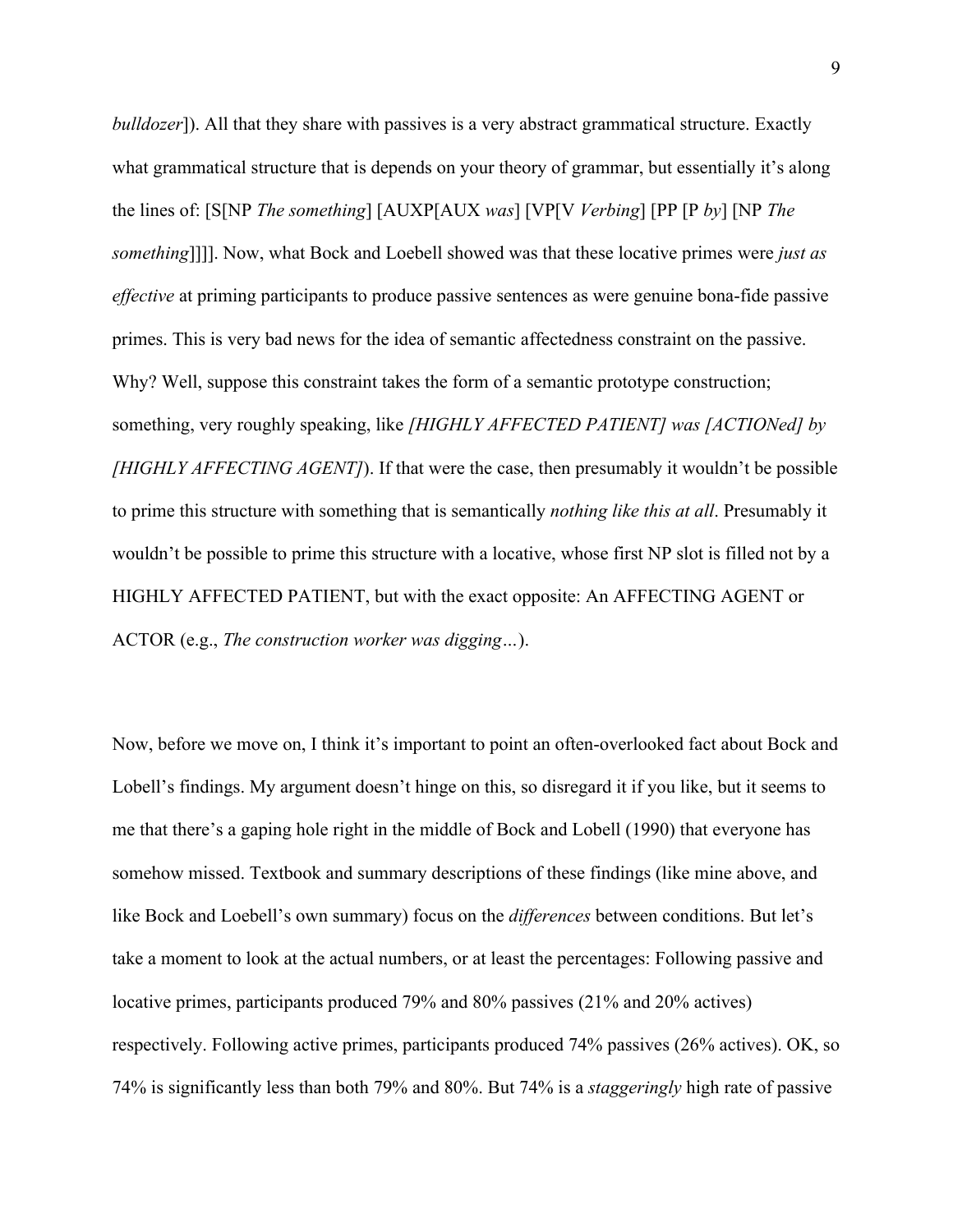production. Do you know how many passives crop up in spontaneous speech? Neither do I exactly, but I can tell you from some corpus counts that we did for Ambridge, Bidgood, Pine, Rowland and Freudenthal (2016) that the rate is *well* under 1%. Can you see where I'm going with this? *Participants were consciously aware that the study was about passives, and that they were supposed to produce lots of passives.* So much so, that they produced passives at around *100 times* the usual rate, even when "primed" with actives. Given this context, it is hardly surprising that sentences which share some superficial overlap with the passive – such as the presence of *by* – boost passive production further (and, even then, only by 5 percentage points).

And here is the smoking gun: Ziegler, Bencini, Goldberg and Snedeker (2019) replicated Bock and Loebell's main finding, but found that the locative  $\rightarrow$  passive priming disappeared when the locative prime didn't include the word *by* (e.g., *The construction worker has dug near* [c.f. *was digging by*] *the bulldozer*). This is not to say that passive priming always requires *by*; it doesn't. For example, Messenger, Branigan & McLean (2011) found that, for both adults and children, *by*-less short passives (e.g., *The girls are being shocked*) primed full *by* passives (e.g., *The king was scratched by the tiger*). But that's passive  $\rightarrow$  passive priming with quite a bit of semantic overlap in terms of SUBJECT-affectedness. Purely structural *locative*  $\rightarrow$  passive priming, with syntactic overlap but no semantic overlap (à la Bock & Loebell, 1990), is a myth; driven by explicit awareness that producing passives is the aim of the game, and/or by the presence of *by*.

Let's set aside, for now, my misgivings about Bock and Loebell (1990), because it's important for the dramatic arc of this chapter that Act II ends with the semantic-affectedness hypothesis for adult passives in peril. But if Bock and Loebell won't provide that peril, then who will?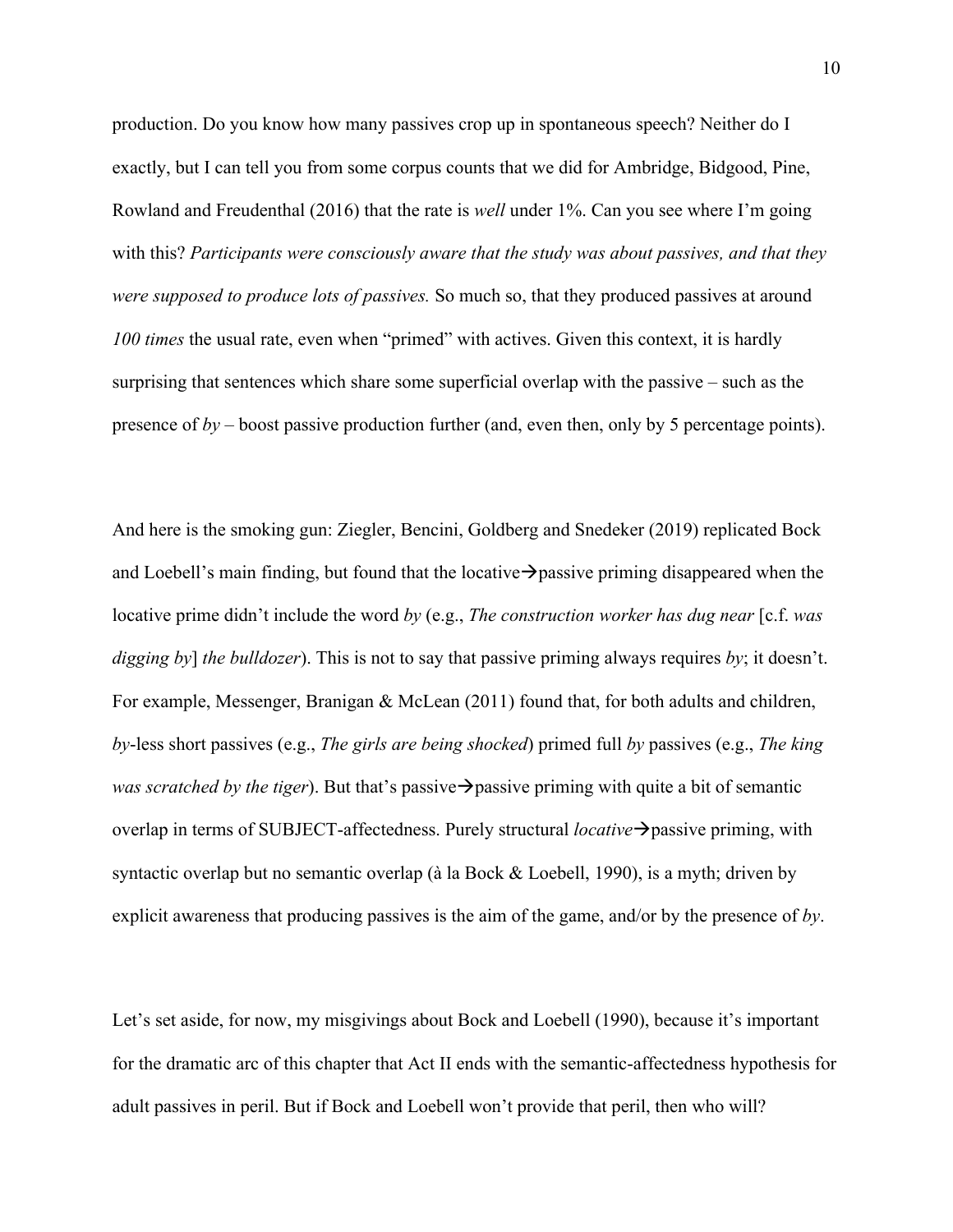Not Gordon and Chafetz (1990), that's for sure: Their evidence against the semantic affectedness hypothesis is weak, due to a quite bizarre methodological decision. This is a shame, because Gordon and Chafetz's (1990) passives task is actually rather ingenious. Rather than asking "Whodunnit?" (which is pretty odd for EXPERIENCER-THEME passives, where no one really *does* anything) or using picture pointing (which requires children to keep in mind who is the AGENT/EXPERIENCER and who the PATIENT/THEME) they used non-reversible passives with *yes/no* questions. For example, a child might be told that John hated peas and then asked (a) *Were the peas hated by John?* and (b) *Was John hated by the peas?* This is a clever task, since only children who truly understand passives can answer both *Yes* to (a) and *No* to (b). Using this method, Gordon and Chafetz (1990) again found that children did much better with actional (AGENT-PATIENT) than non-actional (EXPERIENCER-THEME) passives (63% vs 35%), but showed no such difference for actives (85% vs 82%).

Next, in order to see whether this pattern was due to differences in semantic affectedness, Gordon and Chafetz asked six adults to rate the relevant 18 verbs for affectedness ("How affected is something that is VERBed?") using a 7-point scale. They then ran a correlational analysis to investigate whether these affectedness ratings predicted children's performance with passives on the *yes/no* question task. So far, so good: This is a method I thoroughly approve of – I've done something very similar myself (Ambridge et al, 2016). But here's the bit that's totally bizarre: Because all the non-actional verbs received uniformly low affectedness ratings (a mean of 1.1/7), they were excluded from the correlation analysis. *Wait, what?* So, Gordon and Chafetz (1990) have demonstrated that there is no relationship between affectedness and passivizability,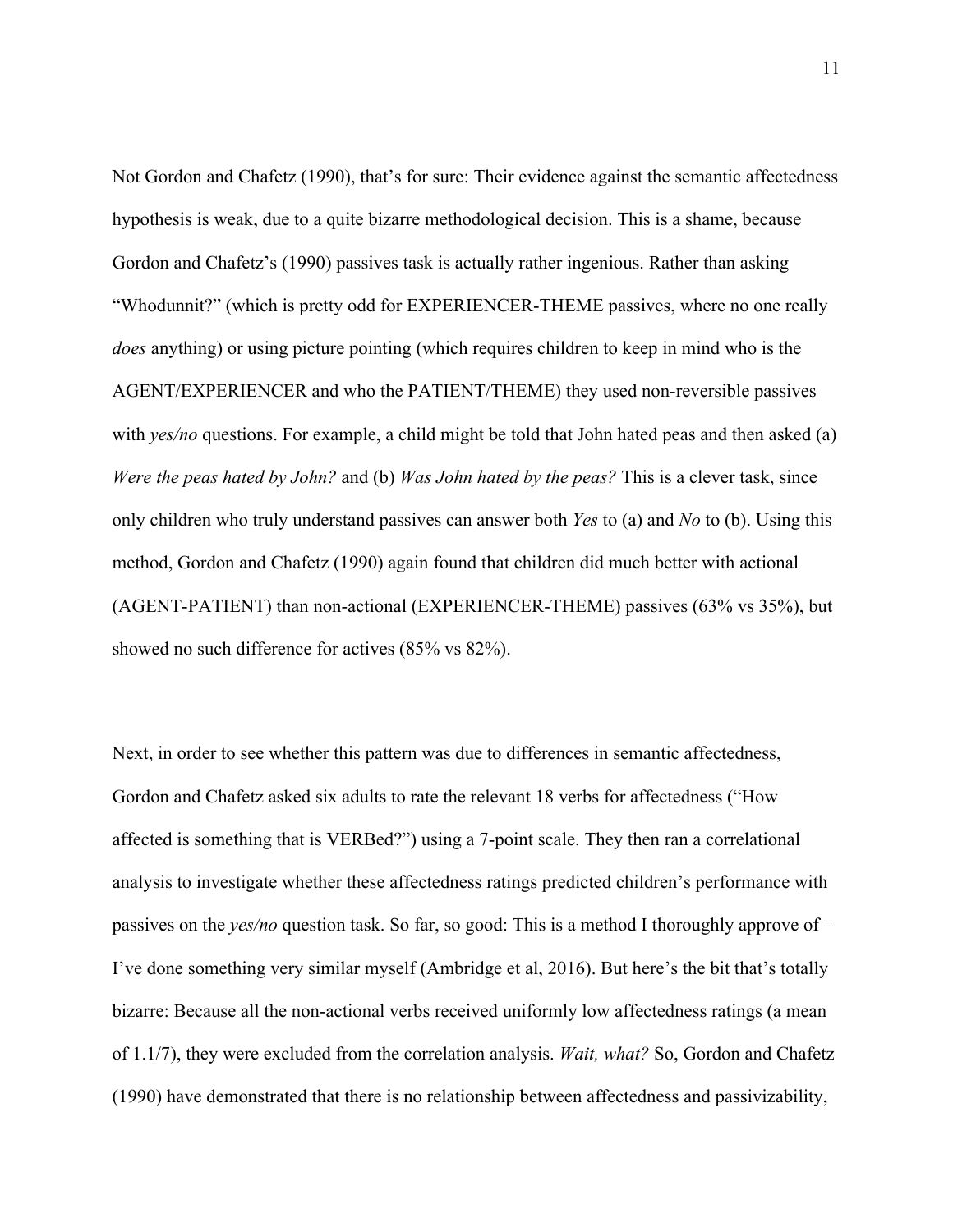as long as you exclude all the verbs that score very low on both affectedness and passivizability. *Wait, what?!*

No, the real evidence against the semantic-affectedness hypothesis comes from the other side of the Atlantic – Scotland, to be specific – in the form of a series of studies by Messenger, Branigan, McLean and Sorace (2012). First, Messenger et al gave children and adults a picturechoice comprehension task, very similar to that used by Maratsos et al (1985). One difference was that as well as the familiar AGENT-PATIENT (actional) verbs (*bite, carry, hit, pat, pull, squash*) and EXPERIENCER-THEME (mental-state) verbs (*hear, ignore, like, love, remember, see*), Messenger et al introduced a third type: THEME-EXPERIENCER verbs (*annoy, frighten, scare, shock, surprise, upset*). Although, in one sense, these verbs are similar to "mental-state" verbs (in that they are "psychological"), in a more important sense – i.e., in terms of semantic affectedness – they are similar to AGENT-PATIENT actional verbs. If anything, they are even more affecting. If *Bob was hit by Wendy* (AGENT-PATIENT), it's possible that he barely even noticed (e.g., if the contact was very light, and he was already being jostled in a crowd, say). But if *Bob was frightened by Wendy* (THEME-EXPERIENCER), he is by-definition affected: If he didn't notice Wendy's Halloween costume, or wasn't bothered by it, we can't even say *Bob was frightened*. Anyway, like the studies before them, Messenger et al found that children (and even adults, though the age groups weren't analysed separately) did much worse with

EXPERIENCER-THEME than AGENT-PATIENT (and also THEME-EXPERIENCER)

passives (e.g., *A soldier is being seen < pulled/scared by a horse*). But *unlike* all the studies before them, Messenger et al found that children and adults did much worse with EXPERIENCER-THEME than AGENT-PATIENT (and also THEME-EXPERIENCER) *actives*.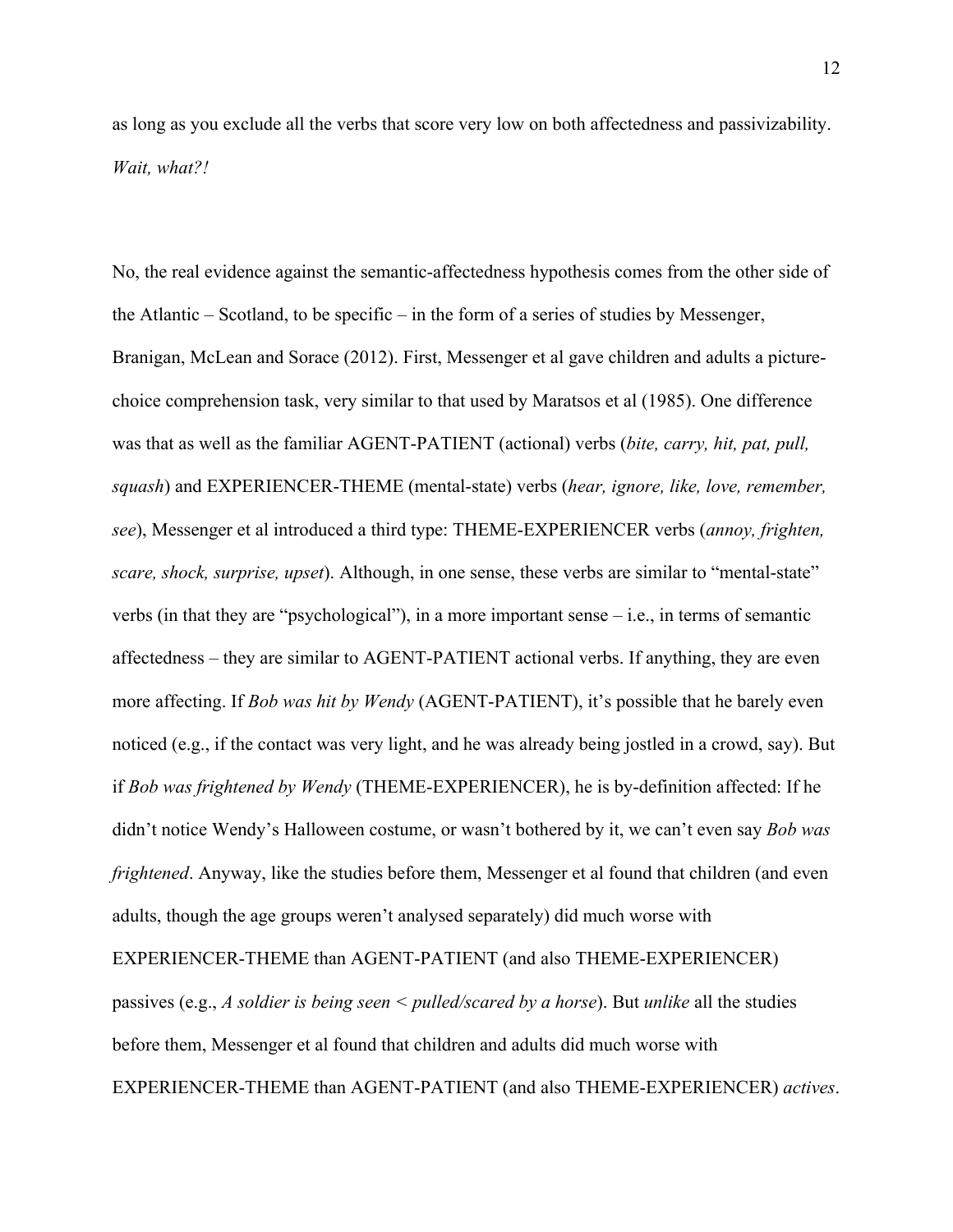Not only is it easier to depict action verbs such as *hit* or *kiss* than to depict experiential verbs such as *love* or *hate* or even perception verbs such as *see*, but it is also easier to distinguish the verb's underlying subject – the causer of the event – for pictures involving verbs like *hit* than for verbs like *see* (and therefore easier to distinguish correctly the target picture from the distractor picture containing the same entities but with the roles swapped). (Messenger et al, 2012: 584)

So, after all that, there was never any difficulty with EXPERIENCER-THEME *passives* after all, it was just EXPERIENCER-THEME *verbs*; or maybe just EXPERIENCER-THEME *pictures*. That can't be right, can it?

It certainly looks that way from the other studies in Messenger et al (2012). Across two priming studies (again with both children and adults, who performed similarly), EXPERIENCER-THEME passives (e.g., *see*) were just as good as AGENT-PATIENT passives (e.g., *pull*) and THEME-EXPERIENCER passives (e.g., *scare*) at priming AGENT-PATIENT passives.

A slight wrinkle is that it's not exactly clear quite what a semantic-affectedness constraint account would predict here. On the one hand, there are quite a few studies (e.g., Bernolet  $\&$ Hartsuiker, 2010; Jaeger & Snider, 2013) showing that more surprising prime sentences show a bigger priming effect. This means that EXPERIENCER-THEME passives (e.g., *see*), which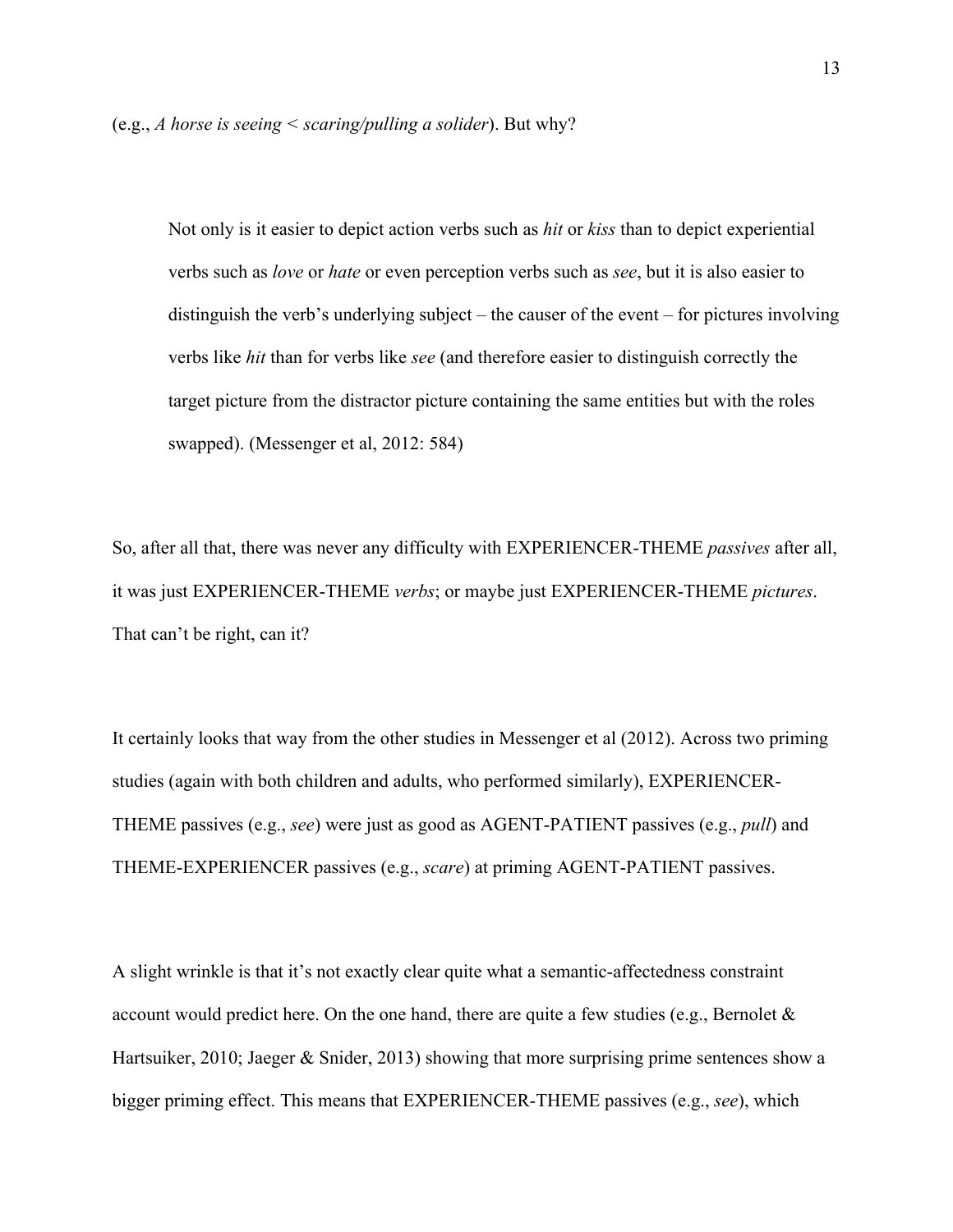don't fit the semantic prototype would show a *bigger* passive priming effect than the other two types (e.g., *pull, scare*). On the other hand, it feels intuitively – to me at least – that more prototypical passives should activate the stored semantic prototype for the passive *more*. This means that EXPERIENCER-THEME passives (e.g., *see*), which don't fit the semantic prototype would show a *smaller* passive priming effect than the other two types (e.g., *pull, scare*). As I said, it's not clear. What is clear is that – whichever direction it goes in – we'd certainly expect a *different* degree of passive priming from more -versus less-semantically-prototypical passive prime sentences. If, that is, the semantic-affectedness account is right. But that's not what Messenger et al found. Which suggests that it isn't.

Now, if you're up to date with all your methods and stats and the like, you should be feeling a bit queasy at the *argument from absence of evidence* here. Messenger et al (2012) – and also Branigan and Pickering (2017) – take the *absence of evidence* for any priming differences between EXPERIENCER-THEME versus AGENT-PATIENT/THEME EXPERIENCER passives as *evidence of absence* of any priming differences between the three types. But, hey, we were all doing that way back in 2012, before the replication crisis had really hit: That powerposing study was in 2010, but the you-know-what didn't really hit the fan until that precognition paper in 2011 (Carney, Cuddy & Yap, 2010; Bem, 2011). In fact, the sample size (24 children and 24 adults) was much too small to rule out the possibility of a genuine, but small and hard-todetect, difference in priming propensity between the three verb types. Again, this isn't to single out Messenger and colleagues, we were all running underpowered studies back in 2011 (yes, even me! e.g., Ambridge, Pine & Rowland, 2011). It just means that we need a suitably-powered replication.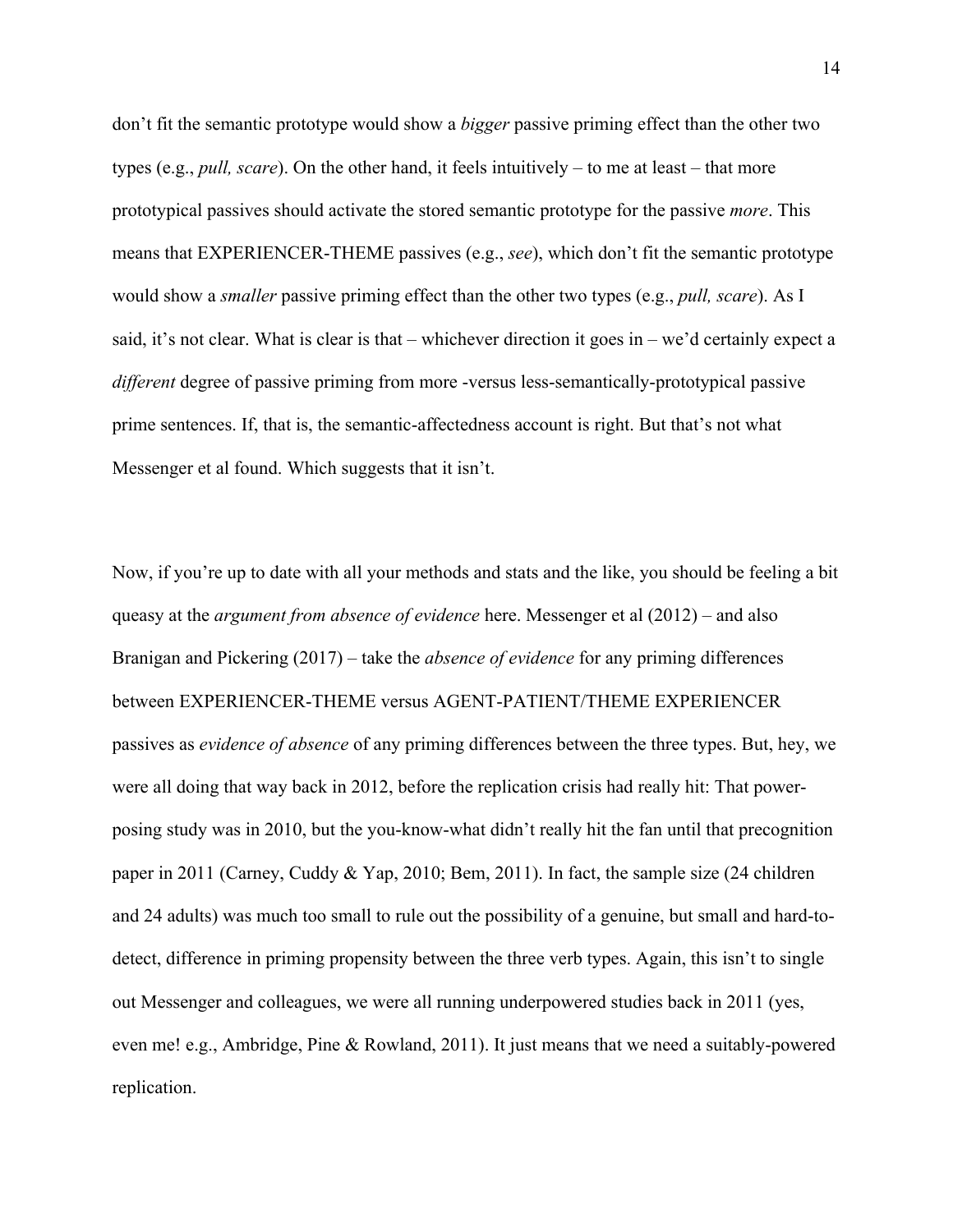So that's what we did (that's me, and a PhD student, Sena Darmasetiyawan). And, in order to ensure fair play, and that the replication was as close as possible, we asked Kate Messenger to come on board as a co-author, which she did. It turns out that the means in the original study were in the direction predicted by the semantic affectedness hypothesis ("intuitive" version): i.e., less priming by EXPERIENCER-THEME passives than the other two types. So, we assumed, for the purposes of a simulation-based power analysis, that an effect of this (very small) size was underlyingly there in Messenger's original data, and worked out how many (adult) participants we'd need to have a 95% chance of detecting it. It turned out to be 240. Undaunted, we (Darmasetiyawan, Messenger & Ambridge, 2022) – well, Sena – recruited the participants and ran an online version of the study (which was just as well when the pandemic came along).

Did we find a passive priming difference between the different semantic verb types? It depends. You could certainly *p*-hack (or *B*-hack) your way to one if you were determined to, with the right combination of framework (frequentist/Bayesian), random-effects structure (maximal models or not?) and so on. The (pretty conservative) pre-registered analysis finds a Bayes Factor (with priors based on Messenger's original data) of around 1.5. The presence of an effect is about one and a half times more likely than its absence, but the evidence is "Weak" (Raftery, 1995) or "Anecdotal" (Jeffreys, 1961). So, did we find a semantic effect? Put it this way: If, despite having 240 participants, you are scrabbling around to find an effect that just about meets some criteria for significance, your effect is too small to be worth worrying about; particularly when compared to the absolutely HUGE overall priming effect found in both Messenger et al (2021) and our replication. Dark days, then, for the semantic-affectedness account of passives.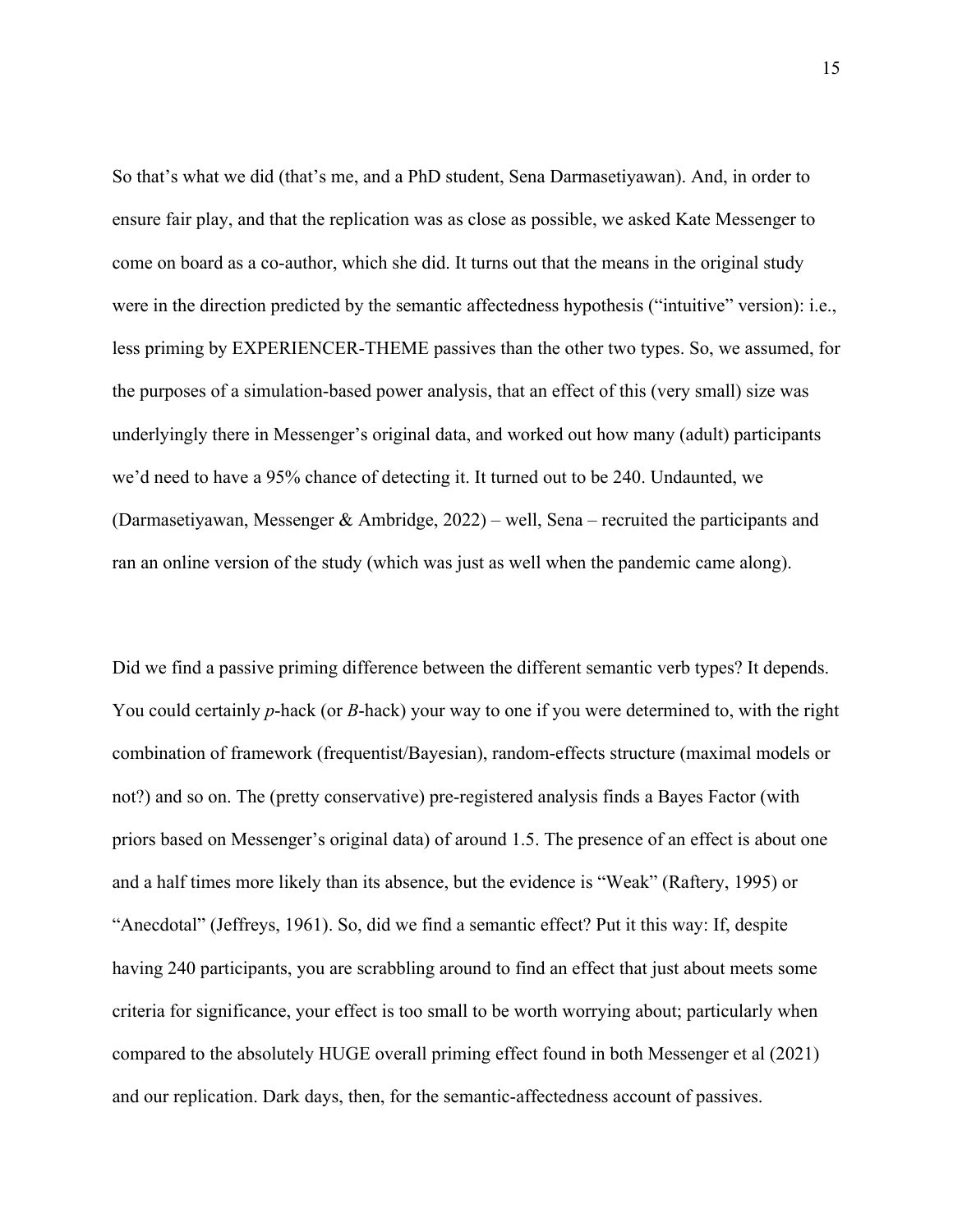#### **Act III: Passive resistance**

Or so it would seem, until our hero – ahem, your humble narrator – arrives to save the day. Well before I got the idea of trying to replicate Messenger et (2012) directly, it seemed to me that this study wasn't quite the final word on the issue, and that things might look rather different with a couple of methodological tweaks.

Thinking about the picture-choice study, it seemed quite right to me that, as noted by Messenger and colleagues, EXPERIENCER-THEME verbs (e.g., *ignore, remember, see, love, hear, like*) are just more difficult to illustrate in pictures. So, I wondered if using animations might make a difference. How exactly do you illustrate – to take one of our sentence stimuli – *Marge was ignored by Homer*? Using still pictures, with great difficulty. But what if Homer approaches Marge, she does a funny dance, and he turns his back and frowns? It's not perfect, but it's pretty clear who is ignoring whom here. And how to address the problem of ceiling effects? Despite the difficulty of illustrating particular actions in still pictures, Messenger et al's 24 adults made just 16 incorrect picture choices between them in the entire study (vs 848 correct choices). This hardly leaves a lot of room for passive-specific by-verb differences. So, what if we asked adults to choose the matching picture *as quickly as possible*, and timed them? And what of trichotomizing a continuous variable – verbs' semantic affectedness – into discrete categories (AGENT-PAITENT / THEME-EXPERIENCER / EXPERIENCER-THEME verbs)? Aren't statisticians always telling us that this is "a bad idea" (Royston, Altman & Sauerbrei, 2006)?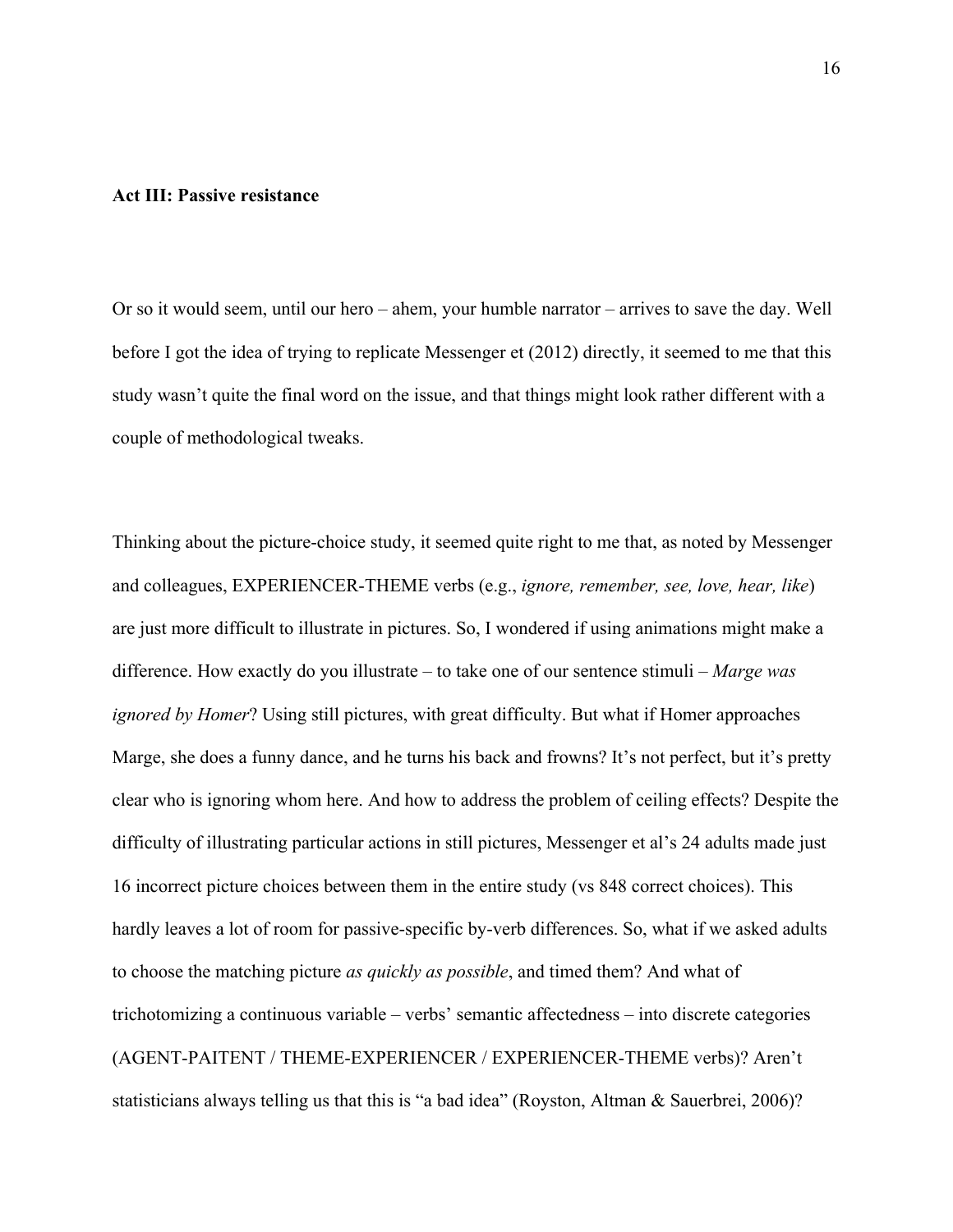How about we take a leaf out of Gordon and Chafetz's playbook and use instead a continuous measure of semantic affectedness obtained from adult raters. but – bear with me here– retaining all the verbs, rather than throwing away half of them (Ambridge et al, 2016; Study 1)?

When we did all of this (Ambridge et al, 2016, Study 4; see also Meints, 1999), we found a main effect of semantic affectedness; such that the more "affecting" the verb, the quicker participants chose the matching picture, for active and passive sentences alike: Messenger et al were quite right that some verbs are just difficult to process, and/or to illustrate in pictures. Crucially, though, we also found a significant interaction: The reaction time "cost" for verbs scoring low on affectedness was greater for passive than active sentences. Verbs scoring low on semantic affectedness really do display "passive resistance". In Bidgood, Pine, Rowland and Ambridge (2020) we replicated this finding with adults (though using a Messenger-et-al style three way split of verb types, rather than a continuous measure of affectedness) and – using correct/incorrect points rather than reaction time – children.

Wait, what happened to Ambridge et al (2016) Studies 2 and 3? Thanks for asking! These were grammaticality judgment tasks (or, as some insist I call them, "acceptability judgment" tasks), in which adults simply rated the grammatical acceptability of active and passive sentences with a bunch of verbs. In fact, in Study 2, we went all out and included every verb we could think of from Maratsos et al (1985), Sudhalter and Braine (1985), Gordon and Chafetz (1990) and Messenger et al. (2012), as well as Pinker et al. (1987: 250–6) and Levin (1993); for a total of 475 (Study 3 was just a replication with a subset of 72 reversible and – in binary sense – passivizable verbs). Again, we found an interaction between semantic affectedness (as rated by a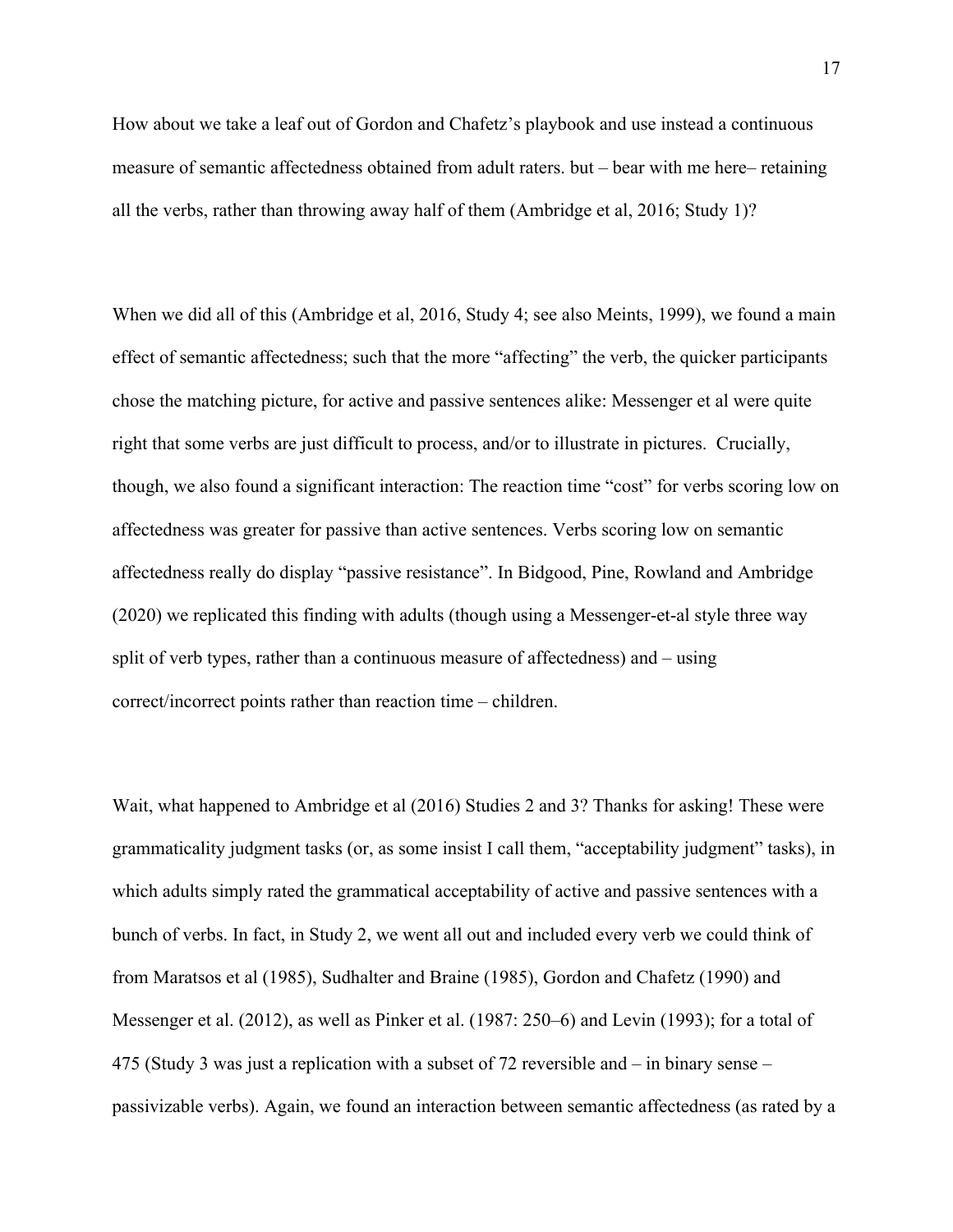separate group of adults) and sentence type: People don't *love* sentences with low-affectedness verbs whether those sentences are active or passive. But they dislike them *a lot more* when they're passive, as you can see in Figure 1 (the colours are just for convenience – the analysis used a continuous rather than class-based measure of verbs' semantic affectedness)



Figure 1: Mean grammaticality judgment score for (a) actives and (b) passives as a function of the semantic affectedness predictor (475 verbs; Study 2). Reproduced from Ambridge et al (2016) under a Creative Commons licencse.

Personally, I thought these findings were pretty convincing. Branigan and Pickering (2017: 50) did not: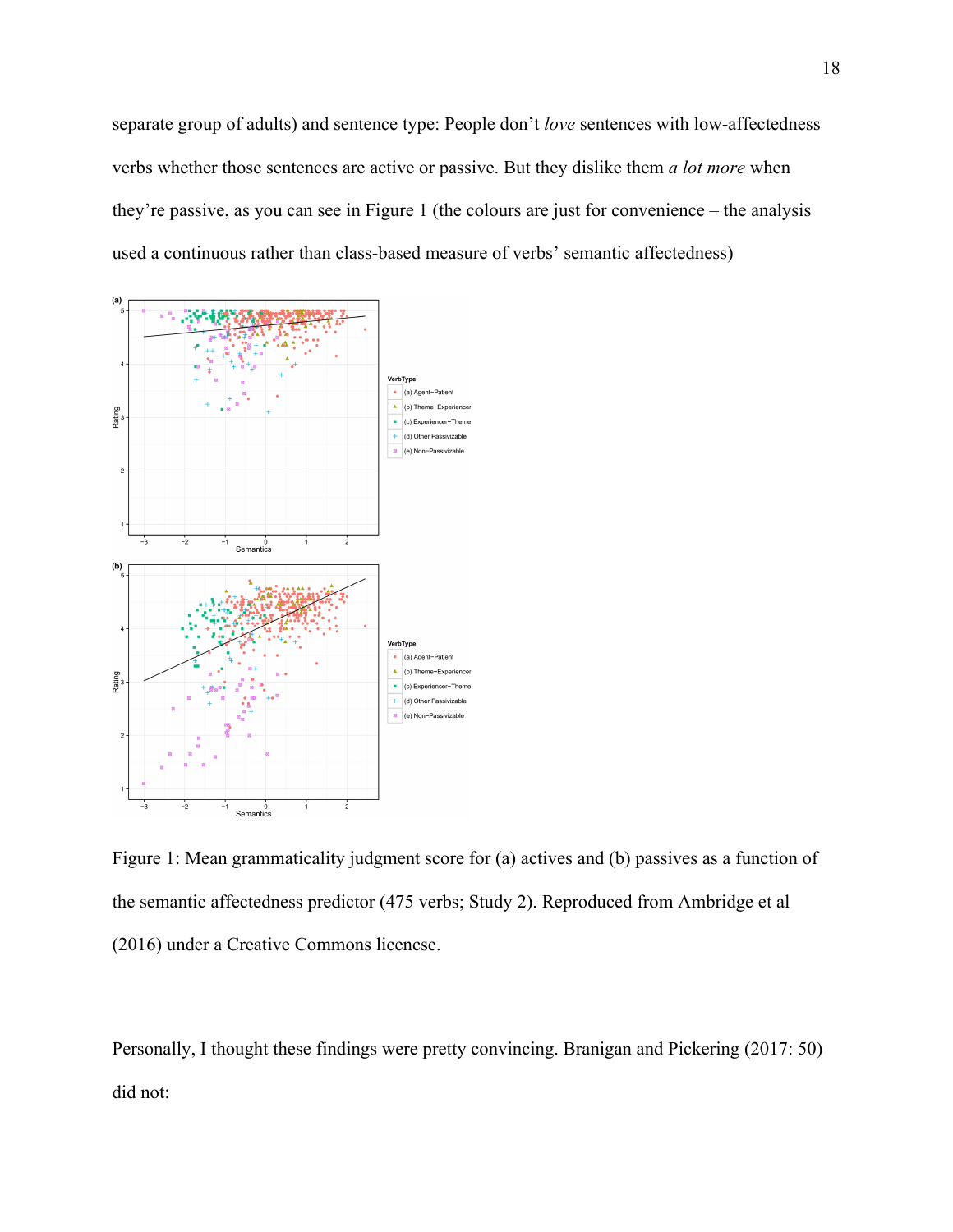Ambridge's results suggest that acceptability judgments are affected by semantic factors, a point that reinforces our conclusion that acceptability judgments do not straightforwardly reflect syntactic representation.

This seems to me to be a rather circular – even unfalsifiable – argument: "We know that 'syntactic representations do not contain semantic information' (Branigan & Pickering, 2017: 8). So, any study which suggests that they do *must not actually be measuring syntactic representations*". Presumably following this logic, we should also dismiss the findings from my timed animated-picture-choice studies for the same reason?

No worries: If evidence from syntactic priming studies is what Branigan and Pickering demand, then that's what they shall have. In Bidgood et al (2020) Study 2, we ran a modified version of Messenger et al's priming study, varying the verb type (AGENT-PATIENT, THEME-EXPERIENCER, EXPERIENCER-THEME) of the *target* verb rather than, as in Messenger et al (2012), the *prime* verb. Why the switch? Well in Messenger et al's original study, the target verb was always an AGENT-PATIENT verb. And as we already know from Bock and Loebell (1990) and Ziegler et al, 2019) priming passives with AGENT-PATIENT verbs is almost trivially easy: You can do it using things that *aren't even passives at all* – but that just have a passing resemblance to them (e.g., *The construction worker was digging by the bulldozer*). Particularly when participants can tell fairly easily that the study is about passives, and that they are supposed to produce lots of them (74% remember, in the *active* [!] prime condition of Bock and Loebell).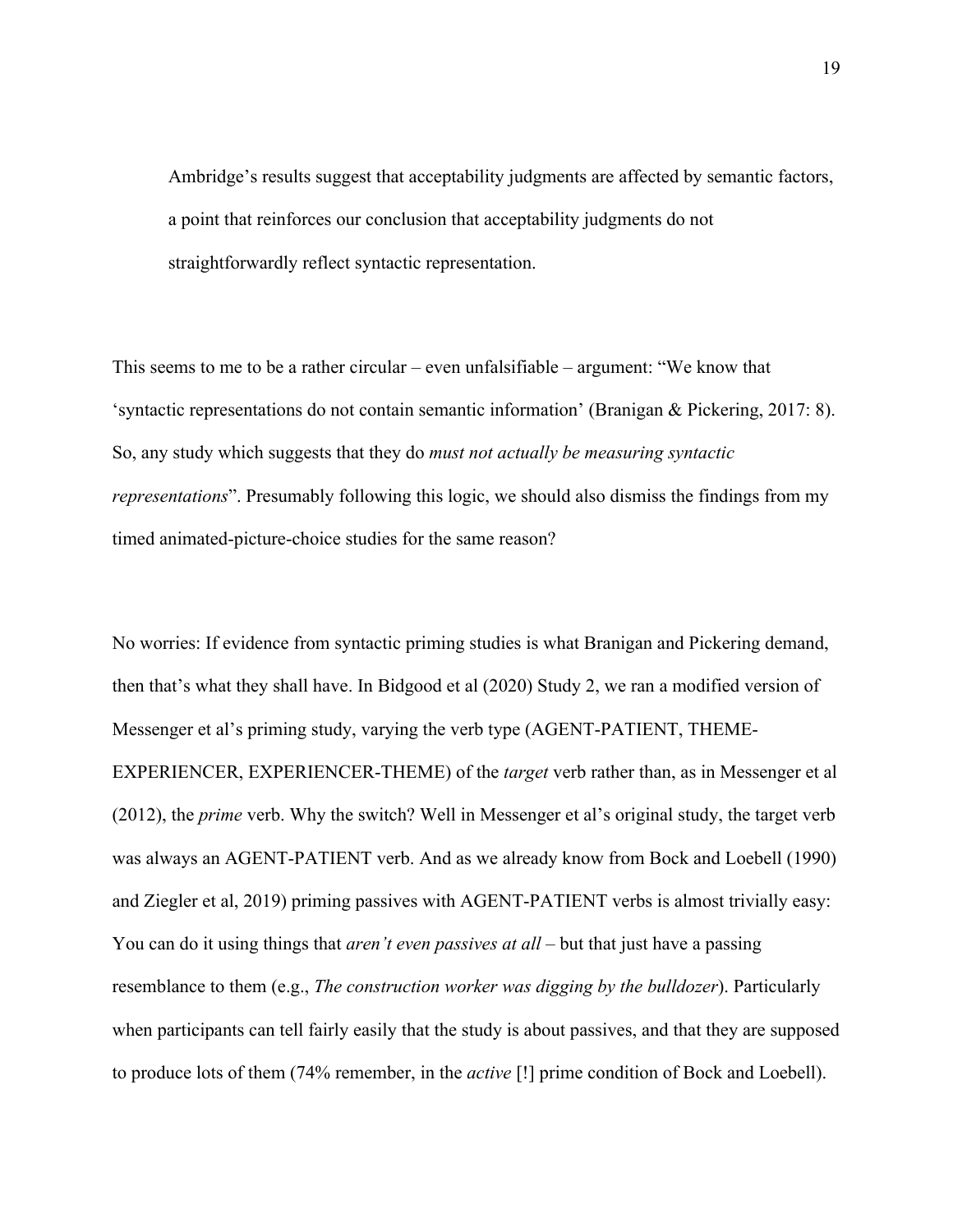So, it's hardly surprising that – in Messenger et al (2012) – ever-just-so-slightly-awkward EXPERIENCER-THEME passives (e.g., *A soldier is being seen by a horse*) prime passives very effectively; and only – at most – a *shade* less effectively (Darmasetiyawan et al, 2022) than AGENT-PATIENT / THEME-EXPERIENCER passives (e.g., *A soldier is being pulled/scared by a horse*). Flipping around the design of Messenger et al (2012) – varying the type of the target verb, not the prime verb – makes between-verb differences much easier to see, because it requires participants to *actually say* the slightly-awkward EXPERIENCER-THEME passives, which they might be a bit more reluctant to do than the more natural AGENT-PATIENT and THEME-EXPERIENCER passives.

And that's how it turned out: Both adults and children (a) produced fewer passives with EXPERIENCER-THEME verbs than with the other two verb types; and (b) showed a bigger priming effect with EXPERIENCER-THEME verbs than with the other two verb types; exactly as predicted by a semantic-affectedness account of the passive. Game, set and match.

# **Denouement: A few more studies and some theory**

As students of film and theatre will know, the third act doesn't end with the climax, but with the denouement: We go back to normal everyday life, but reflect on how things have changed as a result of the upheaval we've just witnessed: What are the wider implications? What have we learned?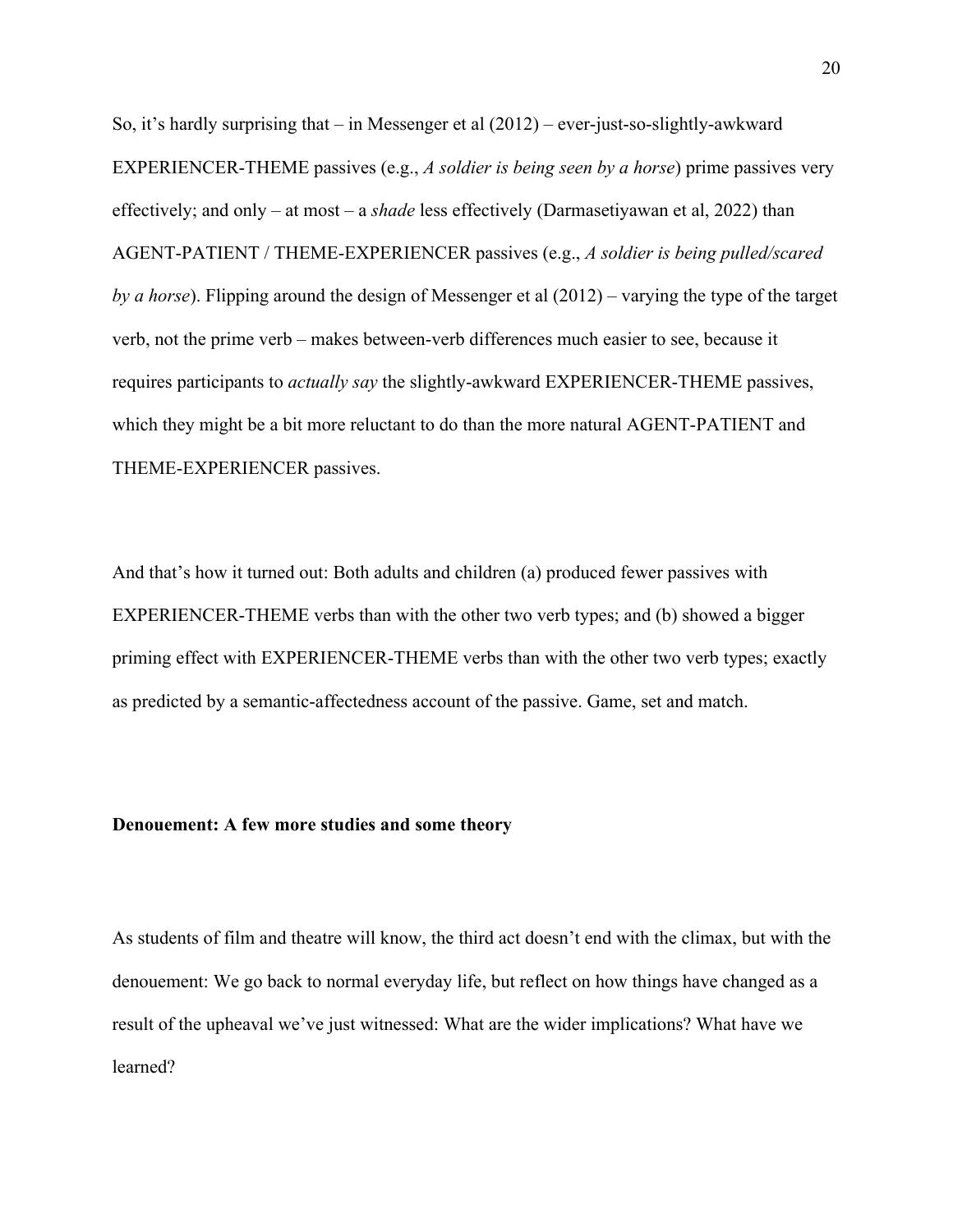In terms of wider implications, it's worth mentioning just briefly that we have since replicated the production-priming experiment of Bidgood et al (2020, Study 2) with children with and without autism spectrum condition (Ambridge, Bidgood & Thomas, 2020; Jones, Dooley & Ambridge, 2021); and the grammaticality judgment experiment of Ambridge et al (2016, Study 3) in Indonesian (Aryawibawa & Ambridge, 2019), Mandarin (Liu & Ambridge, 2021), Balinese (Darmasetiyawan & Ambridge, submitted) and Hebrew (you'll have to take my word for it on this one: I've got the data but haven't yet got around to writing it up). Interestingly, for Indonesian, Mandarin and Balinese, actives show the semantic affectedness effect to pretty much the same extent as passives; or, in the case of the dedicated affectedness ("BA-") construction in Mandarin, even more so. But this doesn't mean that affectedness just predicts something nonspecific like general sentence acceptability. In each case, a semantic affectedness effect is observed for "genuine" passives, but not topicalization constructions, which mimic passive word order, but lack passive morphology. This is not to say that passive affectedness is a semantic universal (e.g., Maratsos et al, 1985, suggest that it may not apply to Gaelic); but it certainly seems to be something that many languages find useful.

This raises the question of just *why* the passive construction in English and many other languages displays a semantic affectedness constraint in the first place. The answer seems to lie with discourse structure. Gordon and Chafetz (1990: 247) – surprisingly, given their overall scepticism regarding a passive affectedness constraint itself – put it best: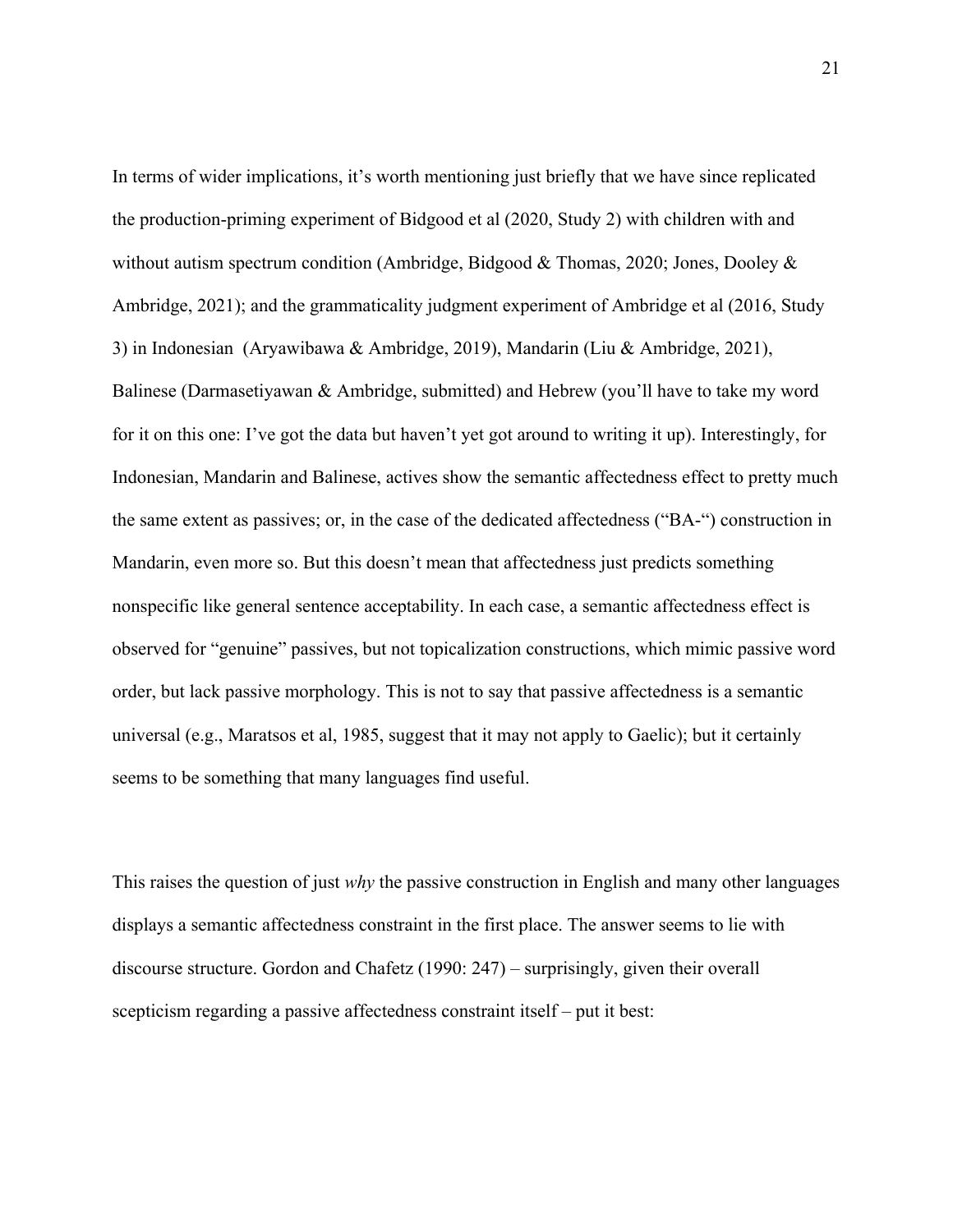The reason that adults fail to use passives for non-action verbs [i.e., EXPERIENCER-THEME verbs- BA] is that there is usually nothing happening to the logical object of the non-action verb, and hence there is no reason to focus on that argument by passivizing the verb. The reason that action verbs [i.e., AGENT-PATIENT and THEME-EXPERIENCER verbs – BA] are good candidates for passivization…is that PATIENTS of action verbs [including EXPERIENCERs of THEME-EXPERIENCER verbs – BA] are normally affected by the action and hence are things to focus on in discourse.

In order to dig into this idea a bit, I ran just one more study (sorry, I promise I'll stop after this one). If Gordon and Chafetz are right, then it should be possible to increase the rated acceptability of a slightly awkward EXPERIENCER-THEME passive by placing it in a context in which the THEME is quite highly affected. For example:

**THEME-affected context:** Jack was trying very hard to avoid Emily, because he owed her a huge amount of money he couldn't pay back. Then Jack was seen by Emily.

**Neutral context:** Jack was looking for his friend in the park. Then Jack was seen by Emily.

My intuition is that the target sentence *Jack was seen by Emily* is slightly more acceptable in the first context than the second, because only here is he really affected by having been seen (e.g., he'll probably feel embarrassed, worried etc.). We've only just started running this study, but the pilot data are broadly supportive. You can see them, and try out the study for yourself, here: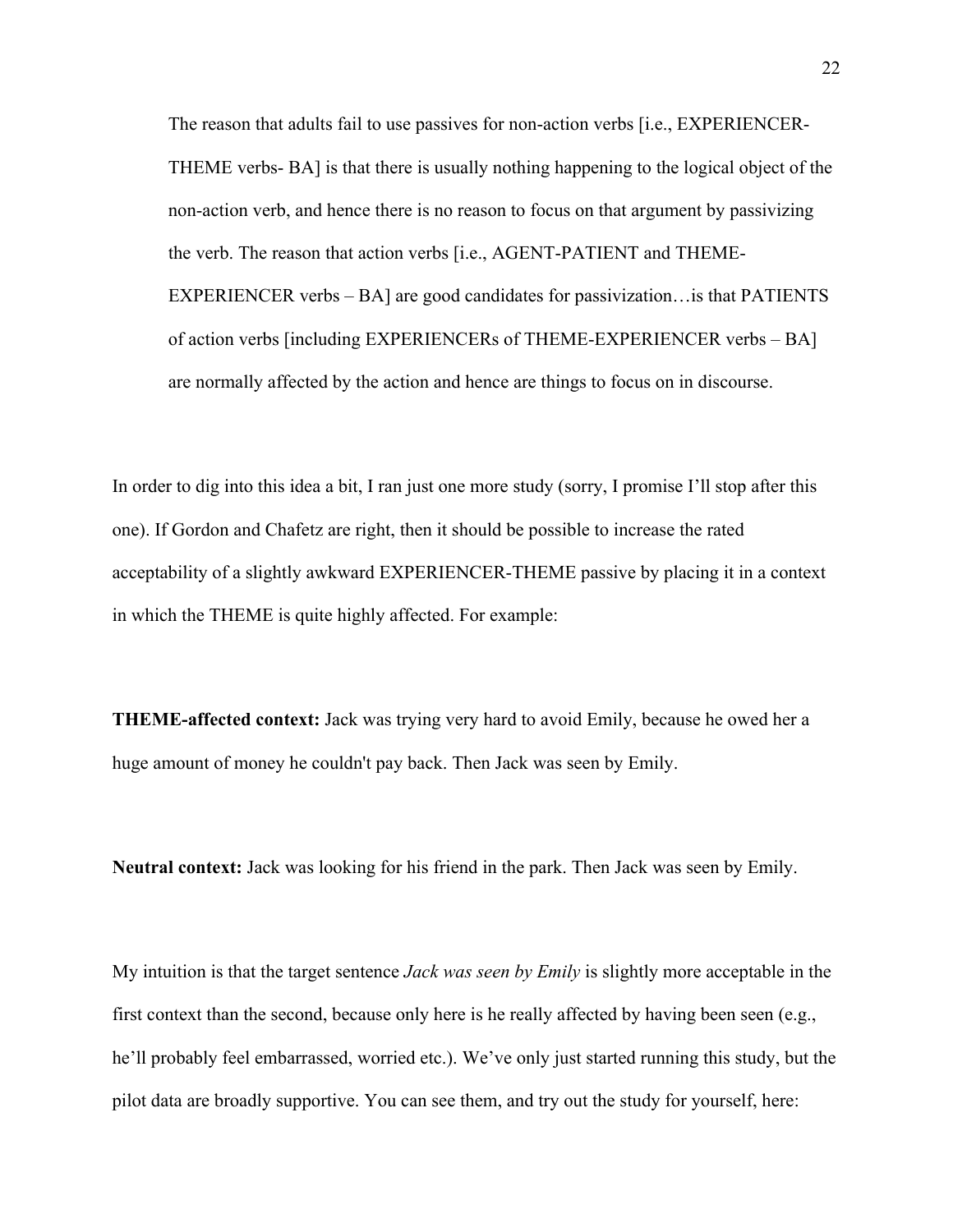#### https://osf.io/4cdga/.

If the final judgment data match my intuitions, then the implications are really quite radical. These findings, if confirmed, would suggest that grammaticality doesn't depend on the fit between the semantics of the construction (here, affectedness) and the semantics of the verb in some fixed dictionary-definition sense. Rather, grammaticality depends on the fit between the semantics of the construction (here, affectedness) and *the semantics of the whole scene* – i.e., the extent to which the first entity is affected. Even more radically, on this view, grammaticality is no longer a property of particular sentences (remember, the rated sentence is identical in both contexts), but of *pairs* of sentences and real-world meanings+contexts.

Now, let's return to the topic of this volume, and to a potential objection I raised back in the Introduction: Why does a sematic constraint rule out an algebraic rule? Why can't we have both: an algebraic passive rule with a semantic constraint sitting on top; perhaps somewhere outside of syntax, such as in the discourse-pragmatics system, or as a phenomenon of performance rather than competence? Well, as I acknowledged in the Introduction, if this is your preferred option, you're welcome to it; the data I've summarized don't rule it out. But it's *clunky* – look at all the components we need to make it work.

To our basic algebraic rule, we first need to add a mechanism that blocks the rule entirely for non-passivizable verbs like *sleep, resemble, dribble* and *have* (remember the examples from earlier: *\*Three people are slept by this tent; \*Grandpa was resembled by Homer; \*Water was*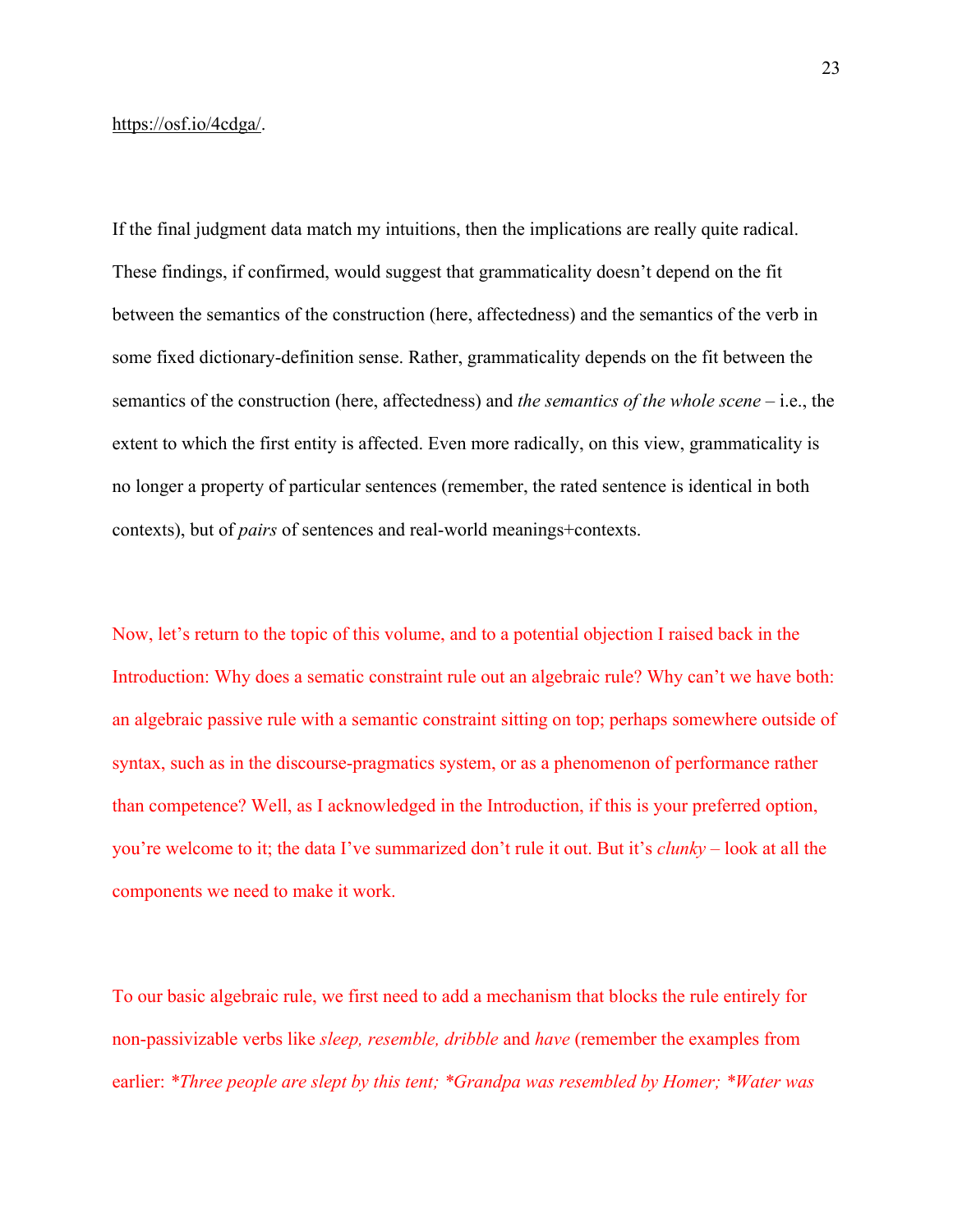*dribbled by the leak. \*Four windows are had by the house*). Presumably, and standardly, this would be done via the verb's lexical entry (or valance frame etc.). If so, this solution is already starting to look a little clunky, as it treats passivizability – in this binary sense – as an arbitrary lexical property of the verb, rather than as semantically motivated. If, on the other hand, we don't rule out these passives using the verb's lexical entry – postponing everything until a later nonsyntactic stage – we would be treating ungrammatical passives as somehow different to ungrammatical transitives, ungrammatical intransitives and all the other ungrammatical utterances that are assumed to result from using a verb in a sentence structure that is not licensed by its lexical entry.

Next, we need to add – in the discourse-pragmatics system, or in performance, a probabilistic constraint that explains the fine-grained semantic differences observed between – broadlyspeaking – "grammatical" passives in the studies summarized here. We'll also need an explanation of how this constraint interacts with the syntax system to yield the production, judgment and comprehension findings summarized here. But where did this pragmatic constraint come from? Since it varies from language to language, it can only have been learned probabilistically from the input. But if children can learn this subtle fine-grained pragmatic constraint on the passive probabilistically from the input, why can't they learn the (relativelystraightforward) *form* of the passive probabilistically from the input too? And if they can, then why do we need an algebraic rule?

Finally, assuming the preliminary findings of my context study hold up, we need to add another mechanism which explains how and why *the same sentence* becomes more or less grammatical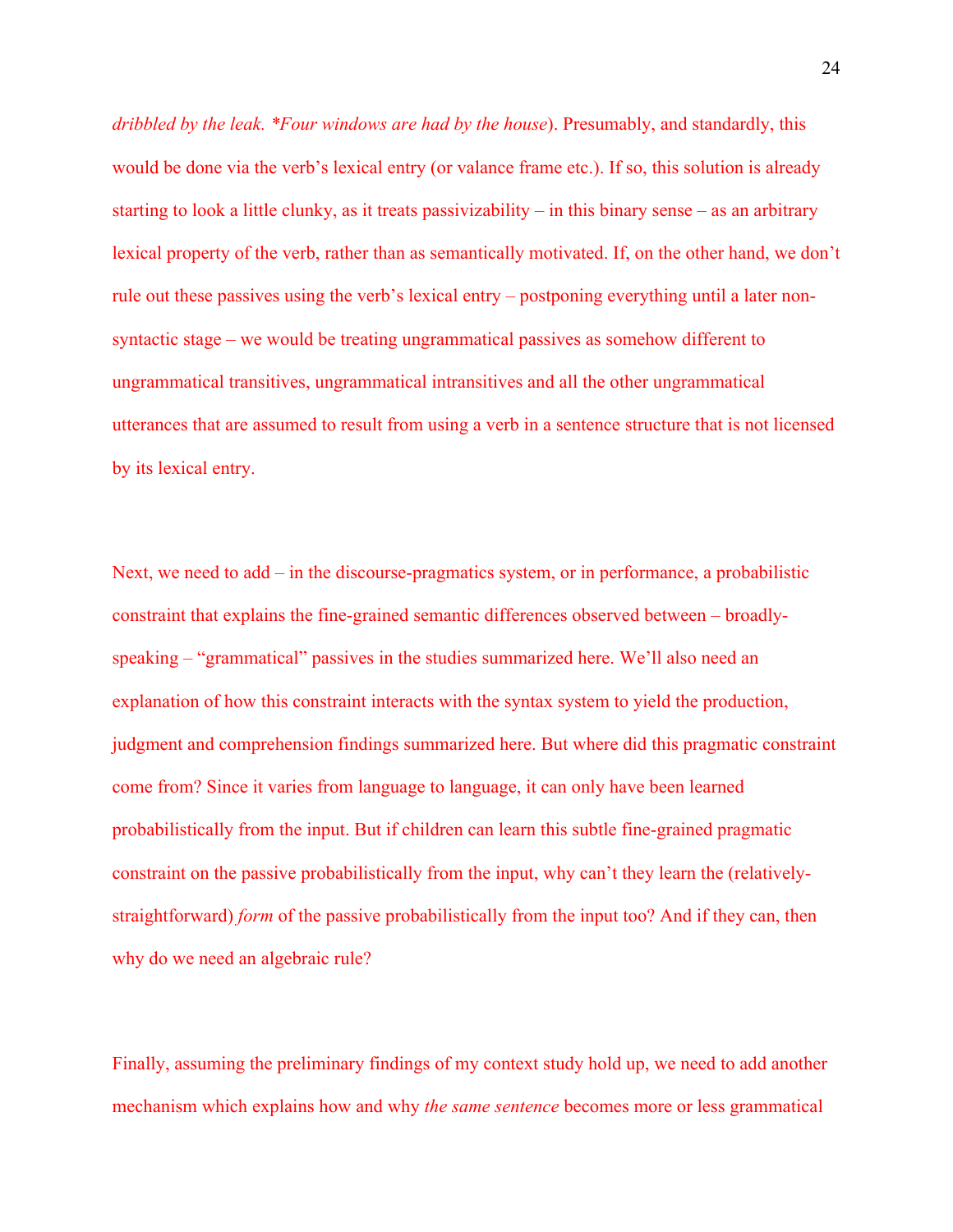in different real-world contexts; that is, how real-world knowledge interacts with the underlying system of pure syntax. And, again, we have to assume that children are skilled and voracious probabilistic input-based learners when it comes to learning which real-world scenarios improve or worsen passives sentences, but hopeless input-based learners when it comes to the apparentlymuch-simpler task of learning the form of the passive construction itself.

You can, of course build such a system if you want to. But what I don't understand is why anyone *would* want to. Why is it *better* – either for the learner, or for a linguistic analysis – to split the phenomenon of semantic effects on the passive across syntax, the lexicon, discoursepragmatics and real-world context than to bundle it all into a single probabilistic input-based learning mechanism?

My answer, of course, is that it isn't. So how would this latter possibility work? Let me try to sketch it out. I fully acknowledge, of course, that what follows *is* just a sketch; the proposal would need to be implemented formally – for example as a computational model – before it can be properly tested (as of course is also the case for rival proposals). So, what kind of model of language representation and acquisition could explain all the findings I've set out above (including the very preliminary context findings)? On the one hand, it would need to represent its inputs at a quite *staggering* level of detail: Not just what words were said (e.g., *Jack was seen by Emily*), but the context in which they were said (e.g., that Jack owed Emily a large sum of money and was trying to avoid her). And it would need to store all of this information for every single utterance that it hears. I know this sounds ridiculous, but what's the alternative? How could an affectedness constraint on the passive emerge – on *any* model – if speakers were NOT storing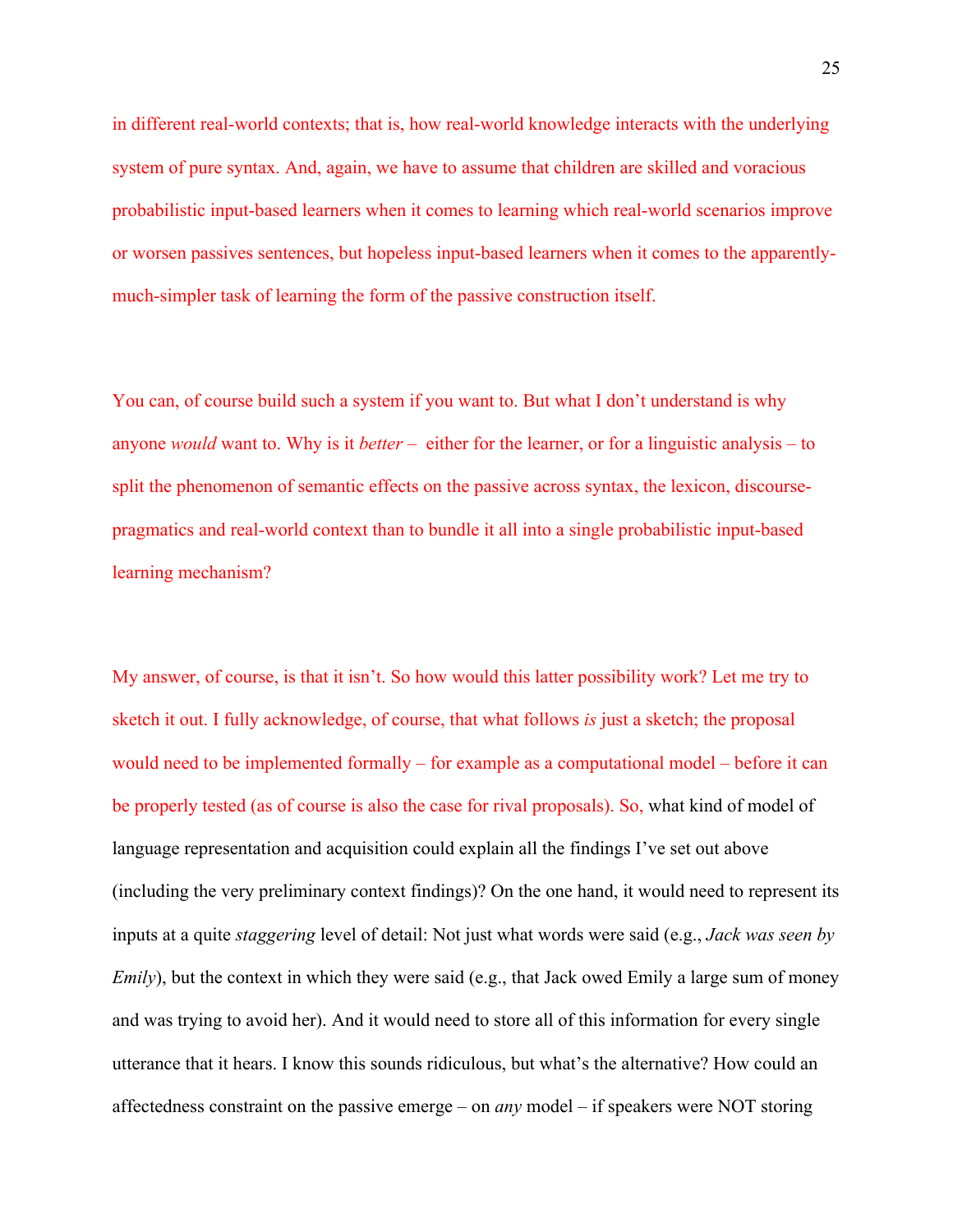real-world event information that includes (amongst many other linguistically-relevant notions) affectedness?

So, on the one hand, the model needs to represent passives at a ludicrously highly-specified level. But on the other hand, the model also needs to represent passives at a ludicrously underspecified level: Remember, utterances that are not passives at all but just have a vague resemblance to a passive (e.g., *The construction worker was digging by the bulldozer*) are sufficient to cause passive priming. They do so, most theorists would agree, by activating some kind of stored abstract representation of the passive construction.

The solution, as I argued in a response to commentators called *Abstractions made of exemplars or 'You're all right, and I've changed my mind'* (Ambridge, 2020), is to assume that (p.641)

…we store all the exemplars that we hear (subject to attention, decay, interference, etc.), but that – in the service of language use – these exemplars are re-represented in such a way as to constitute abstractions … A useful metaphor for this account is a multiple-level connectionist neural network that stores every exemplar, re-representing it in increasingly abstract ways as we move up the hidden layers…[But] this is not just a metaphor… The brain *really does* contain multiple layers of units (i.e. neurons), each of which aggregates input signals using a nonlinear function and outputs signals to other units.

In a sense, this is nothing more than just a traditional constructivist account (e.g., Goldberg,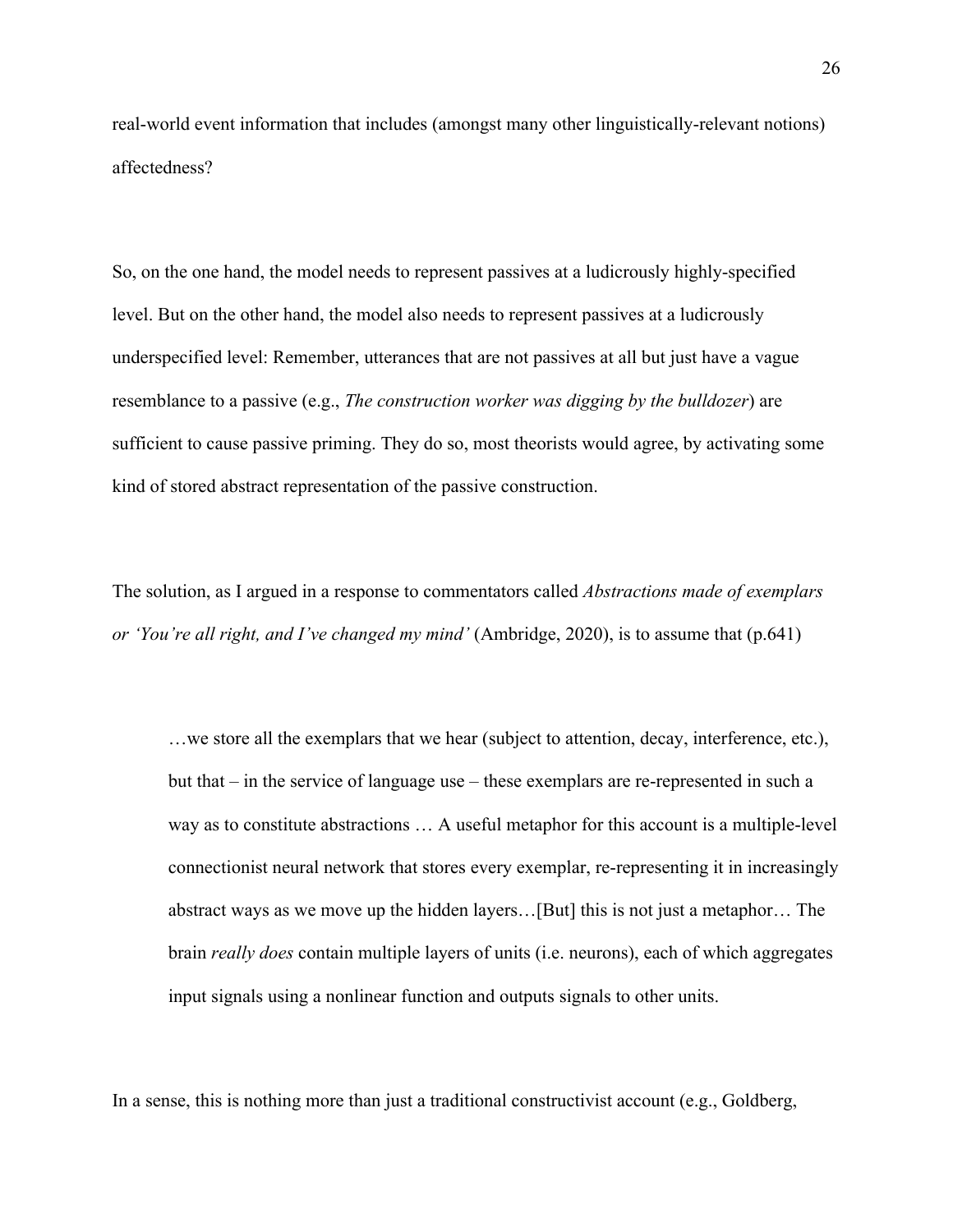1995) which posits that speakers store constructions at every level of generality, from fully lexicalized whole utterances (e.g., *Jack was seen by Emily*) to fully-abstract sentence-level schemas (e.g., [THING] BE/GET [VERB] by [THING]), and everything in between (e.g., partlylexically-specified schemas like *He got VERBed*).

But there is a small difference; at least I think there is. At least on my reading, constructivist accounts assume that the most abstract, top-level constructions are traditional, "human-readable" linguistic constructions like "The English passive" (e.g., [THING] BE/GET [VERB] by [THING]; or even [SUBJECT] BE/GET [VERB] [PP by [NP]]. On my version "it is naïve to expect an explanation couched in terms of 'human-readable' concepts like [NOUN] or [DATIVE CONSTRUCTION] to be anything more than a broad-brush sketch that should not be taken literally"  $(p.642)$ :

To see why, let's use an analogy from a domain that is much closer than language to being 'solved': image classification (McClelland, 2020). Show a multi-level neural network model a picture, and it will tell you whether it's a cat, a dog or a house. How does it work? Well, if you insist on an explanation in terms of 'human- readable' concepts like 'nose', 'tail' and 'window' you can have one. But you know full well that this explanation is just a dumbed-down approximation generated to give humans some vague sense of how the system works. How does it actually work? The point is, nobody really knows; at least, not if you define 'knows' as 'able to give an explanation in terms of human-readable concepts'. The bottom-level, least-abstract layer represents the pixels of the image. As we move up through the layers, the representations become increasingly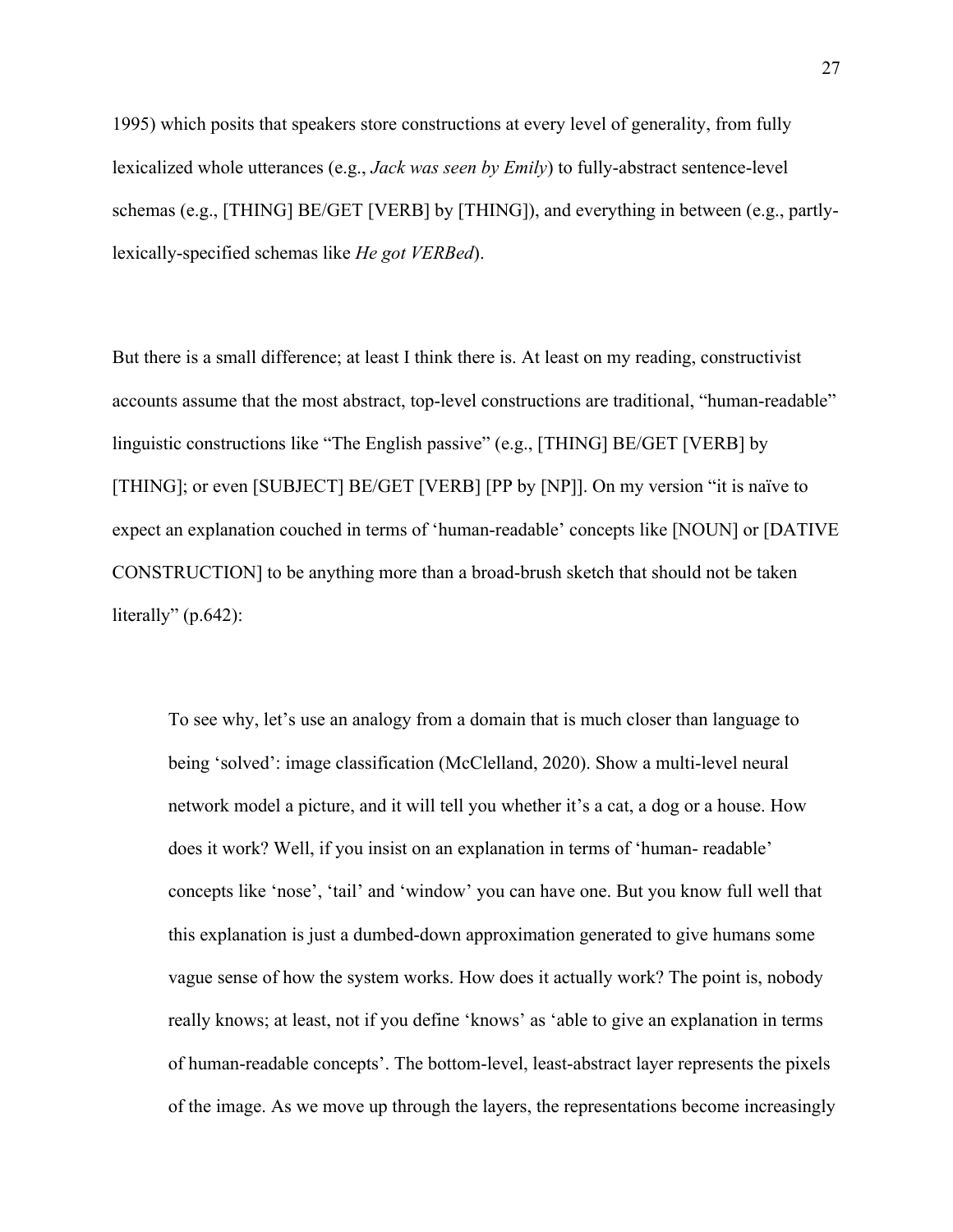more abstract. If we plot the activation patterns of these more abstract layers and squint a bit, maybe we can just about make out something that looks sort of like a 'nose detector'. But we know full well that it isn't really one, and that any explanation couched in such simplistic terms is doomed to failure. Sorry, my fellow (psycho- /developmental-)linguists, but language is exactly the same.

And that's where I'll leave it: Far from being a simple algebraic rule, the passive is nothing more than a rough-and-ready human-readable approximation of a certain ever-changing pattern of hidden-unit weightings in a system that maps from real world meaning+contexts to speech sounds, and vice versa. Fade to black. Roll credits:

### **References**

- Ambridge, B, Bidgood, A. & Thomas, K. (2021). Disentangling syntactic, semantic and pragmatic impairments in ASD: Elicited production of passives. Journal of Child Language, 48(1): 184-201 https://doi.org/10.1017/S0305000920000215.
- Ambridge, B. (2020). Abstractions made of exemplars or 'You're all right and I've changed my mind' Response to commentators. *First Language, 40*(5-6), 640-659. https://doi.org/10.1177/0142723720949723.
- Ambridge, B., Bidgood, A., Pine, J.M., Rowland, C.F. & Freudenthal, D. (2016). Is passive syntax semantically constrained? Evidence from adult grammaticality judgment and comprehension studies. *Cognitive Science, 40*(6), 1435-1459.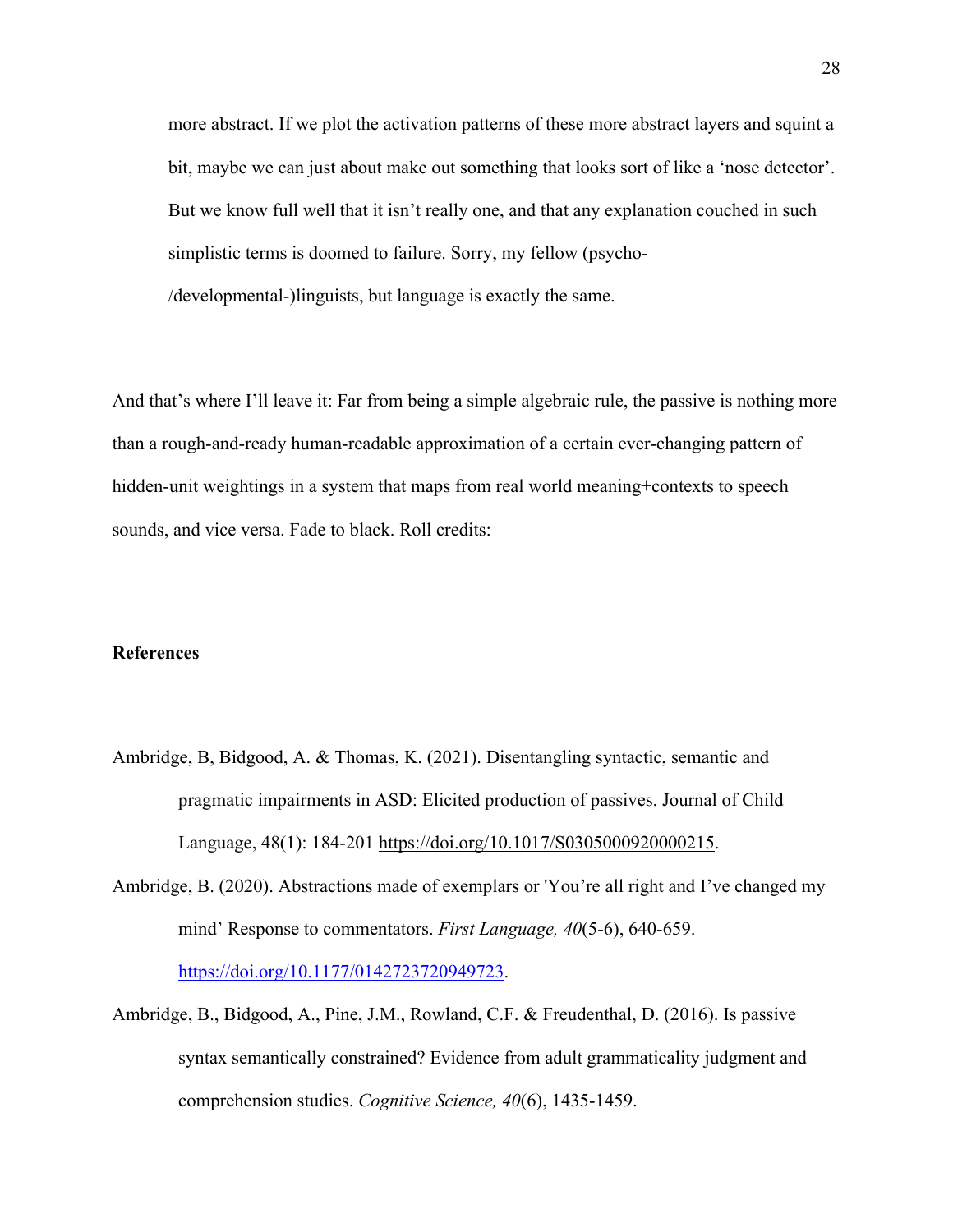- Ambridge, B., Pine, J.M. & Rowland, C.F., (2011). Children use verb semantics to retreat from overgeneralization errors: A novel verb grammaticality judgment study. *Cognitive Linguistics,* 22(2), 303–323.
- Aryawibawa, I.N & Ambridge, B. (2019). Is syntax semantically constrained? Evidence from a grammaticality judgment study of Indonesian. *Cognitive Science, 42*(8), 3135-3148.
- Bem, D. J. (2011). Feeling the future: experimental evidence for anomalous retroactive influences on cognition and affect. *Journal of Personality and Social Psychology*, *100*(3), 407-425.
- Bencini, G. M. L., & Valian, V. V. (2008). Abstract sentence representations in 3-year-olds: Evidence from language production and comprehension. *Journal of Memory and Language, 59*, 97 - 113.
- Bernolet, S., & Hartsuiker, R. J. (2010). Does verb bias modulate syntactic priming?. *Cognition, 114(3), 455-461.*
- Bever, T.G. (1970) The cognitive basis for linguistic structures. In J.R. Hayes (ed.), Cognitive and the development of language. New York, Wiley.
- Bidgood A., Rowland, C.F., Pine, J.M. & Ambridge, B. (2020). Syntactic representations are both abstract and semantically constrained: Evidence from children's and adults' comprehension and production/priming of the English passive. *Cognitive Science, 44*(9), ee12892. https://doi.org/10.1111/cogs.12892.
- Bock, K., & Loebell, H. (1990). Framing sentences. *Cognition*, *35*(1), 1-39.
- Boeckx, C. (1998). *A Minimalist view on the passive*. Harvard: MIT Press.
- Branigan, H. P., & Pickering, M. J. (2017). An experimental approach to linguistic representation. *Behavioral and Brain Sciences*, *40*, 1-61.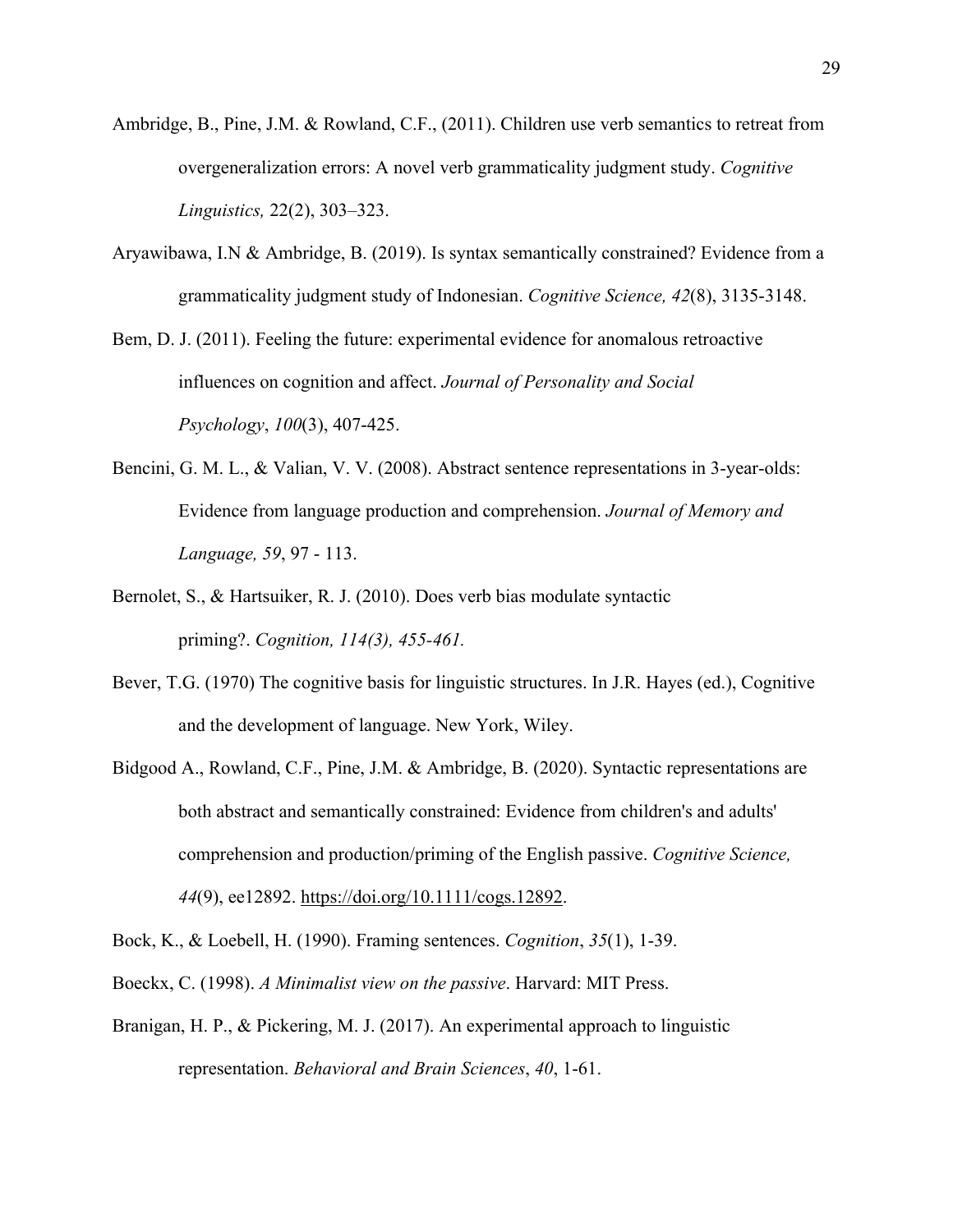- Carney, D. R., Cuddy, A. J., & Yap, A. J. (2010). Power posing: Brief nonverbal displays affect neuroendocrine levels and risk tolerance. *Psychological Science*, *21*(10), 1363-1368.
- Carnie, Andrew (2007) *Syntax: A Generative Introduction* (3rd edition) Oxford: Wiley Blackwell.
- Chomsky, N. (1993). A minimalist program for linguistic theory. In *The View from Building 20*, by K. Hale & S.J. Keyser (Eds), 1–52. Cambridge, MA: MIT Press.

Collins, C. (2005). A Smuggling approach to the passive in English. *Syntax, 8*(2), 81-120.

- Darmasetiyawan, S. & Ambridge, B. (submitted). Syntactic representations contain semantic information: Evidence from Balinese passives. *Collabra: Psychology.*
- Darmasetiyawan, S. Messenger, K. & Ambridge, B. (submitted). Is passive priming really impervious to verb semantics? A high-powered replication of Messenger et al (2012). *Collabra: Psychology.*
- Goldberg, A. E. (1995). *Constructions: A construction grammar approach to argument structure*. Chicago: University of Chicago Press.
- Gordon, P., & Chafetz, J. (1990). Verb-based versus class-based accounts of actionality effects in children's comprehension of passives. *Cognition, 36*(3), 227-254.
- Jackendoff. R. (1972) Semantic Interpretation in Generative Crammer. Cambridge, MA: MIT Press.
- Jaeger, T. F., & Snider, N. (2013). Alignment as a consequence of expectation adaptation: Syntactic priming is affected by the prime's prediction error given both prior and recent experience. *Cognition, 127*, 57–83.
- Jeffreys, H. (1961). *Theory of probability* (3rd Ed.). Oxford: Oxford University Press.
- Liu, L. & Ambridge, B. (2021). Balancing information-structure and semantic constraints on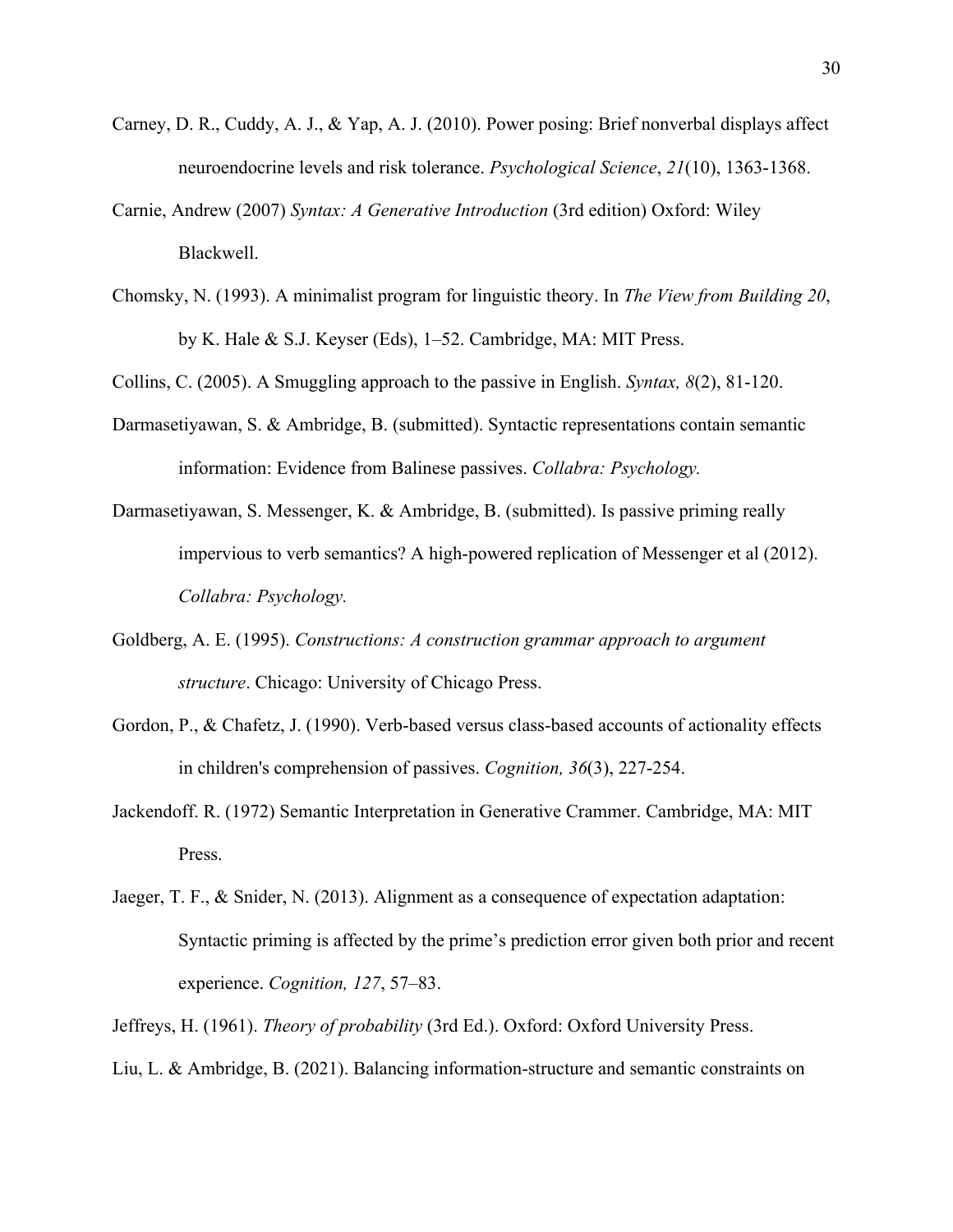construction choice: building a computational model of passive and passive-like constructions in Mandarin Chinese. *Cognitive Linguistics,* doi.org/10.1515/cog-2019- 0100.

- Maratsos, M. P., Fox, D. E., Becker, J. A., & Chalkley, M. A. (1985). Semantic restrictions on children's passives. *Cognition, 19*(2), 167-191.
- McClelland, J. (2020). Exemplar models are useful and deep neural networks overcome their limitations: A commentary on Ambridge (2020). *First Language, 40*(5-6): 612–615.
- Meints, K. (1999) Protoypes and the acquisition of passives. In B. Kokinov (ed.) *Perspectives on Cognitive Science, 4*, 67-77. Sofia: NBU Press
- Messenger, K., Branigan, H. P., & McLean, J. F. (2011). Evidence for (shared) abstract structure underlying children's short and full passives. *Cognition*, *121*(2), 268-274.
- Messenger, K., Branigan, H.P., McLean, J.F. & Sorace, A. (2012). Is young children's passive syntax semantically constrained? Evidence from syntactic priming. *Journal of Memory and Language, 66*(4), 568–587.
- Pinker, S. (1989). *Learnability and cognition : the acquisition of argument structure*. Cambridge, MA; London: MIT.
- Pinker, S., Lebeaux, D. S., & Frost, L. A. (1987). Productivity and Constraints in the Acquisition of the Passive. *Cognition, 26*(3), 195-267.
- Raftery, A. E. (1995). Bayesian model selection in social re- search. In P. V. Marsden (Ed.), *Sociological methodology 1995* (pp. 111–196). Cambridge, MA: Blackwell.
- Royston, P., Altman, D. G., & Sauerbrei, W. (2006). Dichotomizing continuous predictors in multiple regression: a bad idea. *Statistics in Medicine, 25*(1), 127-141.

Sudhalter, V., & Braine, M. D. S. (1985). How does comprehension of passives develop? A